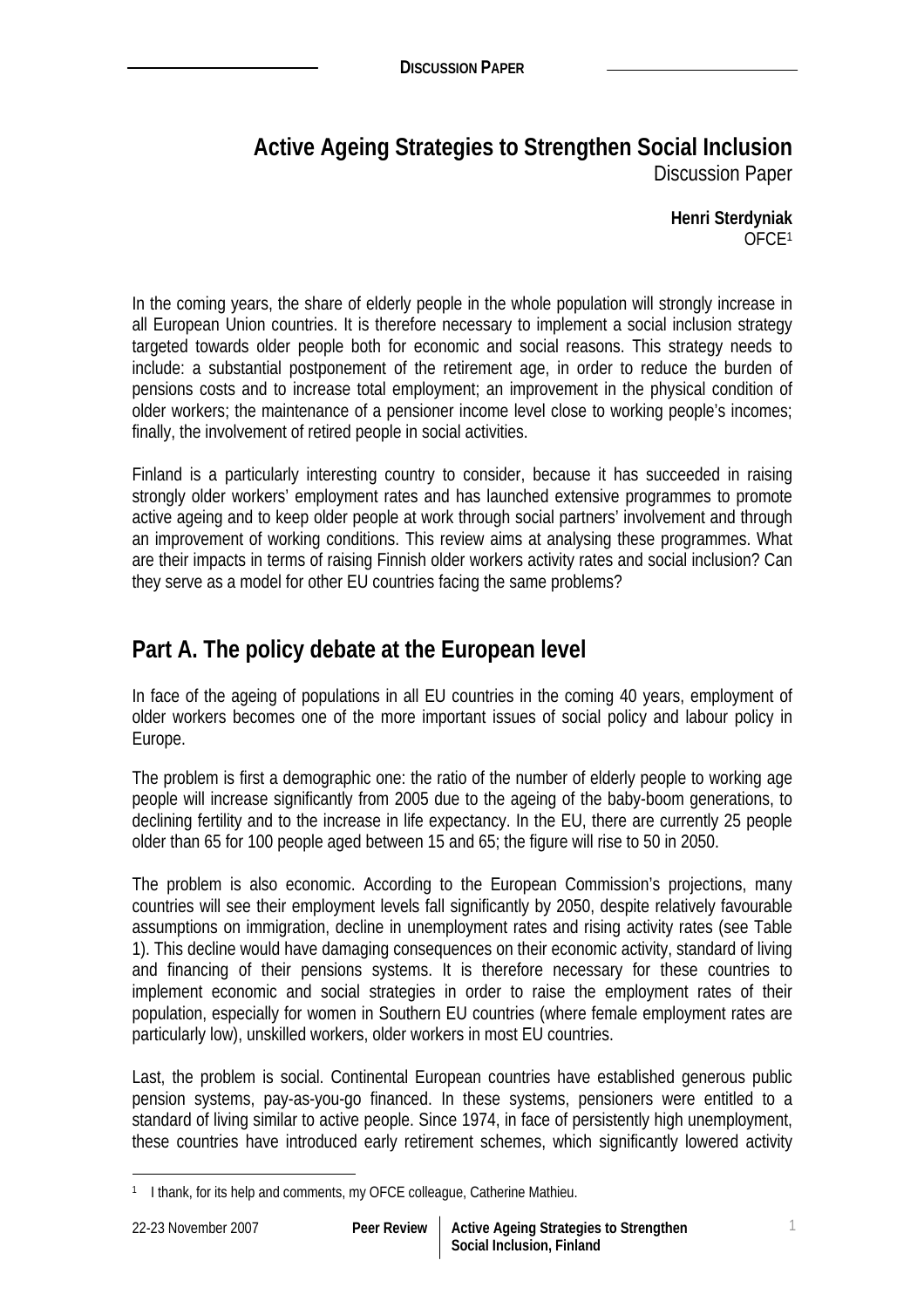rates for the 55-65 year old. This strategy of reducing activity rates developed at each wave of higher unemployment, in the early 1980s and in the early 1990s. This Continental model of retirement is now questioned. Maintaining the model would require a significant increase in pensions' spending, that companies and a majority of employees are unwilling to finance. Continental countries have to move from an 'early exit' culture to an 'active ageing policy' (Gould and Saurama, 2004).

|                                    | <b>Employment growth</b><br>2003-50 (%) | Employment rate,<br>55-64, in 2004 | Projectedemployment<br>rate 2050 |
|------------------------------------|-----------------------------------------|------------------------------------|----------------------------------|
| BE                                 | 1.6                                     | 28.1                               | 44.5                             |
| DK                                 | $-4.8$                                  | 59.8                               | 67                               |
| DE                                 | $-9.3$                                  | 39.5                               | 66                               |
| EL.                                | $-13.1$                                 | 42.1                               | 53                               |
| ES                                 | $-3.8$                                  | 40.6                               | 62.5                             |
| <b>FR</b>                          | 4.0                                     | 36.3                               | 53                               |
| ΙE                                 | 34.0                                    | 48.8                               | 69                               |
| IT                                 | $-12.0$                                 | 29.4                               | 54.5                             |
| <b>NL</b>                          | 2.1                                     | 44.4                               | 55                               |
| AT                                 | $-5.2$                                  | 30.1                               | 58                               |
| PT                                 | $-15.2$                                 | 51.4                               | 65                               |
| F1                                 | $-4.8$                                  | 49.4                               | 65                               |
| <b>SE</b>                          | 10.9                                    | 68.8                               | 76.5                             |
| UK                                 | 1.2                                     | 55.4                               | 64                               |
| CZ                                 | $-24.9$                                 | 42.5                               | 59                               |
| EE                                 | $-17.6$                                 | 52.7                               | 62                               |
| HU                                 | $-17.1$                                 | 28.7                               | 49.5                             |
| LT                                 | $-13.3$                                 | 45.3                               | 66                               |
| LV                                 | $-19.7$                                 | 44.1                               | 59                               |
| PL                                 | $-5.2$                                  | 26.7                               | 49                               |
| <b>SK</b>                          | $-23.9$                                 | 25.2                               | 51                               |
| SI                                 | $-16.1$                                 | 23.5                               | 52.5                             |
| <b>EU-25</b>                       | $-4.7$                                  | 39.9                               | 59                               |
| Source: European Commission (2005) |                                         |                                    |                                  |

### **Table 1: Some elements of the European Commission's Projection (2005)**

Most EU Member States have already undertaken substantial reforms of their pensions systems. These generally include three components:

- Measures reducing the amount of public pensions, through reforming rules for setting and indexing pensions. But these measures undermine the confidence of employees in the retirement system and may push some elderly people into poverty. There is no justification for a permanent decline in pensioners' living standards. A better option would be to stabilise the replacement rate provided by public pensions at a satisfactory level, even if employees could be requested to work longer in order to be entitled to it.
- **Incentive measures for workers to supplement their public pensions with private** pension funds. But there is a big risk that only a part of workers would be covered and that a rise in savings would depress activity.

Mandatory or incentive measures to postpone the retirement age: gradual reduction or even abolition of existing early retirement schemes (early retirement pensions, disability allowances granted for economic reasons, unemployment pipeline or job search exemptions for older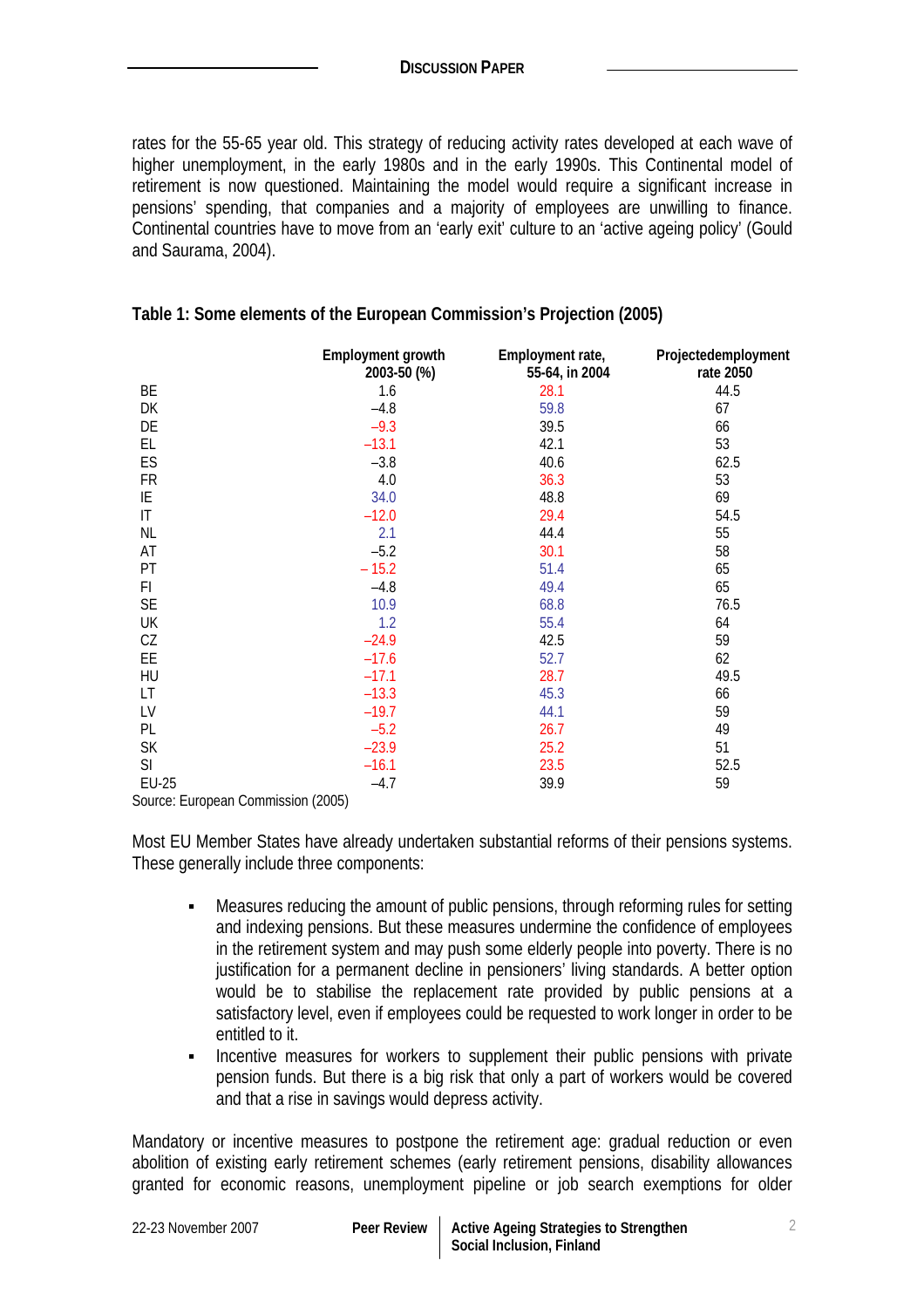unemployed people); postponing of the legal retirement age; longer careers required to be entitled to a full pension, change of rules setting the level of pensions, so that early retirement is financially discouraged and late retirement is rewarded. But the effective retirement age depends on the situation of the labour market and of hiring and firing choices of companies

The most favourable strategy, from both an economic and a social view point, is to increase older workers' employment rates. Such a strategy can generate a triple dividend: higher output; higher tax revenues and social contributions receipts; lower pensions spending. Along these lines, the Lisbon Agenda has set two objectives: a higher than 50% employment rate for older workers (aged 55 to 64), a postponement of the average retirement age by 5 years before 2010.

This strategy, however, generates two risks. The first risk is that a significant number of older workers no longer entitled to a pension remain jobless, experience long periods of unemployment, with low unemployment allowances and have no choice but retire with a low pension. How to ensure that postponing the retirement age will not increase unemployment among older workers? How to induce companies to keep older workers in their current jobs or even to hire older workers? Should the market be allowed to play to cut older workers' wages? Should governments introduce financial incentives (lower social contributions or subsidies for companies employing older workers)? Should firms introduce second and less well paid careers?

The second risk is a widening of inequalities among pensioners. Can there be incentives for longer working lives without worsening the situation of manual workers unable to work longer and improving the situation of managers who would benefit fully from the incentives and extend their working life? How to account for differences in job painfulness, for different life expectancies and work abilities of 60 year-old people in view of their working conditions?

Besides, early retirement may be viewed either as the exclusion from the labour market of workers who would like to keep working or as an opportunity and choice for people to enjoy a period of freedom, without job constraints, in good health and without financial worries. If early retirement is a social choice between work and leisure, how can it be reconsidered? Shouldn't we change work too so that people would agree to retire later?

It is therefore particularly interesting to analyse the strategy of successful countries in terms of keeping older people at work. In 2005, the employment rate of people aged 55 to 64 was 69.5 in Sweden, 63.5 in Japan, 61 in the US, 60 in Denmark, 57 in the UK and 46 in Germany, 41 in France, 32 in Austria, Italy and Belgium (see Table 2). Employment rates of people aged 55 to 64 are above the 50% Stockholm target in six out of the EU-15 countries. Over the last ten years, the older workers' employment rate has increased by 17 percentage points in Finland and by 15 in the Netherlands, i.e. by 10 percentage points more than the total employment rate. Five countries can be considered as 'successful countries': older workers' employment rates are high in 3 of them (Sweden, Finland, the UK); older workers' employment rates have rapidly increased in 2 of them (Finland, the Netherlands) in recent years. In most cases, particularly in Denmark, Finland and Sweden, ageing workers' employment had fallen sharply during the crisis in the first half of the 1990s. These countries have been able to boost employment of ageing workers in the years 1995-2005. Sweden experiences a structural high employment rate of older people; Denmark, Finland and the UK were able to reach again a higher level than prior the crisis. There was a remarkable rise in older workers' employment in the Netherlands, which was ranking at the bottom of EU countries in the 1990s.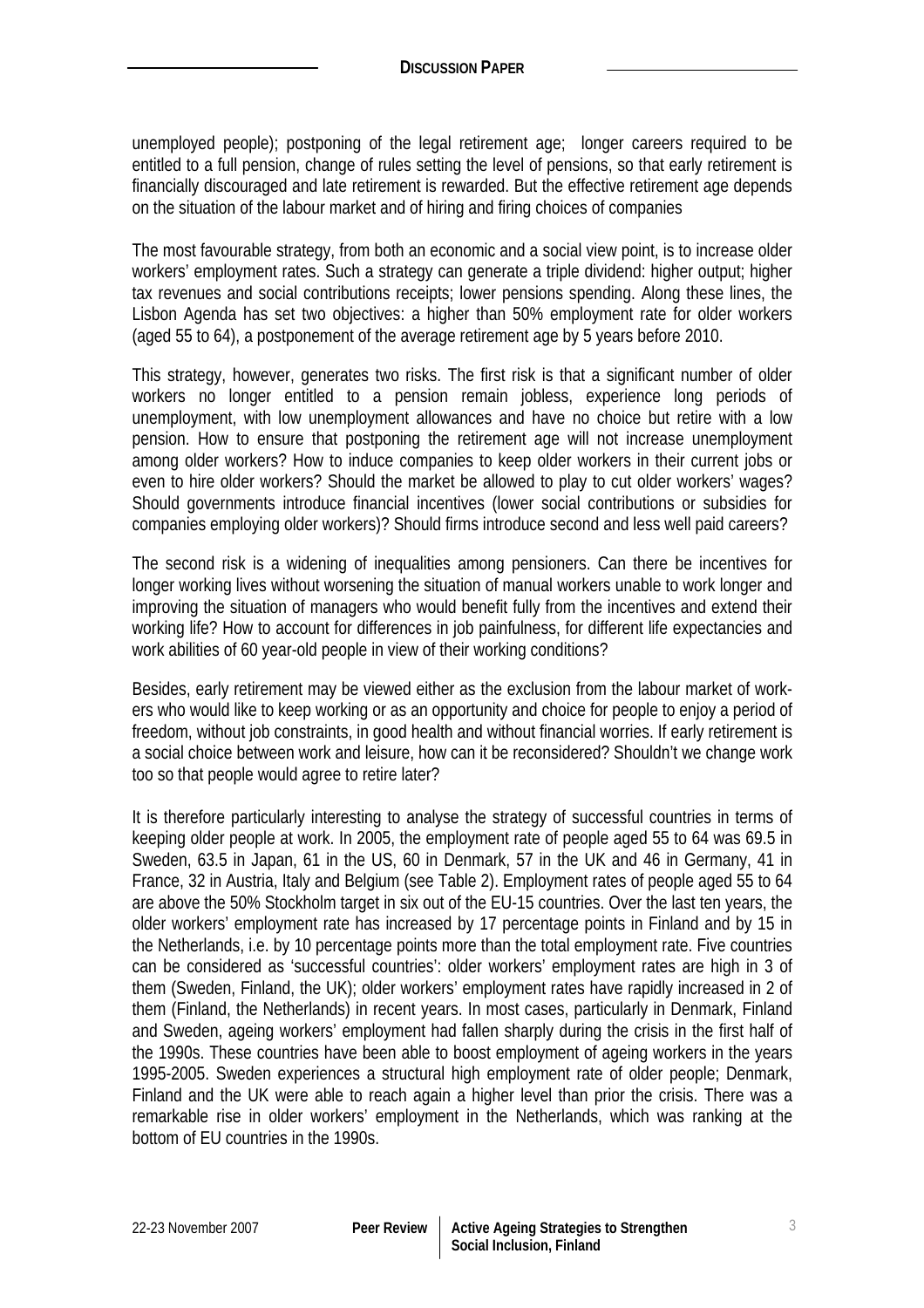### **Table 2: Employment rates**

|                      | Employment rate<br>55-64 |      | Unemployment<br>rate |      | 25-54 |      | Employment rate Employment rate<br>55-64 |           | Unemployment<br>rate |            | Employment rate<br>55-64 |                    |  |
|----------------------|--------------------------|------|----------------------|------|-------|------|------------------------------------------|-----------|----------------------|------------|--------------------------|--------------------|--|
|                      |                          |      | Global               |      |       |      |                                          | Variation |                      | Variation, |                          | Relative variation |  |
|                      | 2005                     |      | 2005                 |      | 2005  |      | 2005-1995                                |           | percentage point     |            |                          |                    |  |
|                      |                          |      |                      |      |       |      |                                          |           | 2005-1995            |            | 2005-1995                |                    |  |
| Sweden               | 69.5                     | (1)  | 7.8                  | (8)  | 84.0  | (1)  | 7.5                                      | (9)       | $-1.4$               | (9)        | 6.0                      | (6)                |  |
| Japan                | 63.4                     | (2)  | 4.8                  | (3)  | 79.0  | (10) | $-0.4$                                   | (16)      | 1.5                  | (14)       | $-0.1$                   | (11)               |  |
| <b>United States</b> | 60.8                     | (3)  | 5.1                  | (5)  | 79.4  | (9)  | 5.5                                      | (12)      | $-0.5$               | (11)       | 5.8                      | (7)                |  |
| <b>Denmark</b>       | 59.8                     | (4)  | 4.9                  | (4)  | 84.0  | (2)  | 10.5                                     | (5)       | $-2.1$               | (6)        | 8.2                      | (4)                |  |
| UK                   | 56.8                     | (5)  | 4.6                  | (2)  | 81.1  | (5)  | 10.9                                     | (3)       | $-4.1$               | (4)        | 6.9                      | (5)                |  |
| Ireland              | 51.7                     | (6)  | 4.3                  | (1)  | 78.0  | (12) | 9.2                                      | (7)       | $-8.1$               | (2)        | $-4.1$                   | (14)               |  |
| Finland              | 51.6                     | (7)  | 8.5                  | (12) | 81.7  | (4)  | 17.2                                     | (1)       | $-7.0$               | (3)        | 11.6                     | (1)                |  |
| Portugal             | 50.5                     | (8)  | 8.1                  | (10) | 80.7  | (7)  | 7.2                                      | (11)      | 0.5                  | (12)       | 4.2                      | (9)                |  |
| Germany              | 45.5                     | (9)  | 11.3                 | (16) | 77.4  | (13) | 10.0                                     | (6)       | 3.1                  | (16)       | 9.3                      | (3)                |  |
| Netherlands          | 44.9                     | (10) | 5.2                  | (6)  | 80.9  | (6)  | 15.5                                     | (2)       | $-1.9$               | (7)        | 9.6                      | (2)                |  |
| Spain                | 43.1                     | (11) | 9.2                  | (13) | 74.4  | (14) | 10.7                                     | (4)       | 13.6                 | (1)        | $-4.2$                   | (15)               |  |
| Greece               | 41.6                     | (12) | 9.8                  | (14) | 74.3  | (15) | 1.1                                      | (15)      | 0.5                  | (13)       | $-4.4$                   | (16)               |  |
| France               | 40.6                     | (13) | 9.9                  | (15) | 79.6  | (8)  | 7.5                                      | (10)      | $-1.7$               | (8)        | 4.9                      | (8)                |  |
| Belgium              | 32.0                     | (14) | 8.1                  | (11) | 78.3  | (11) | 8.8                                      | (8)       | $-0.7$               | (10)       | 4.2                      | (10)               |  |
| Austria              | 31.8                     | (15) | 5.2                  | (7)  | 82.6  | (3)  | 1.4                                      | (14)      | 1.5                  | (15)       | $-0.7$                   | (12)               |  |
| Italy                | 31.5                     | (16) | 7.8                  | (9)  | 72.2  | (16) | 3.1                                      | (13)      | $-3.9$               | (5)        | $-3.6$                   | (13)               |  |

Note: Rank in (). Source: OECD

## **Chart 1: Employment rates, 2005 (%)**



The case of Finland is therefore a model to follow for countries with low employment rates. In 1994, the older workers' employment rate was 33.5% in Finland, i.e. close to the French rate. It has risen to 53% in Finland and to 41% only in France since then.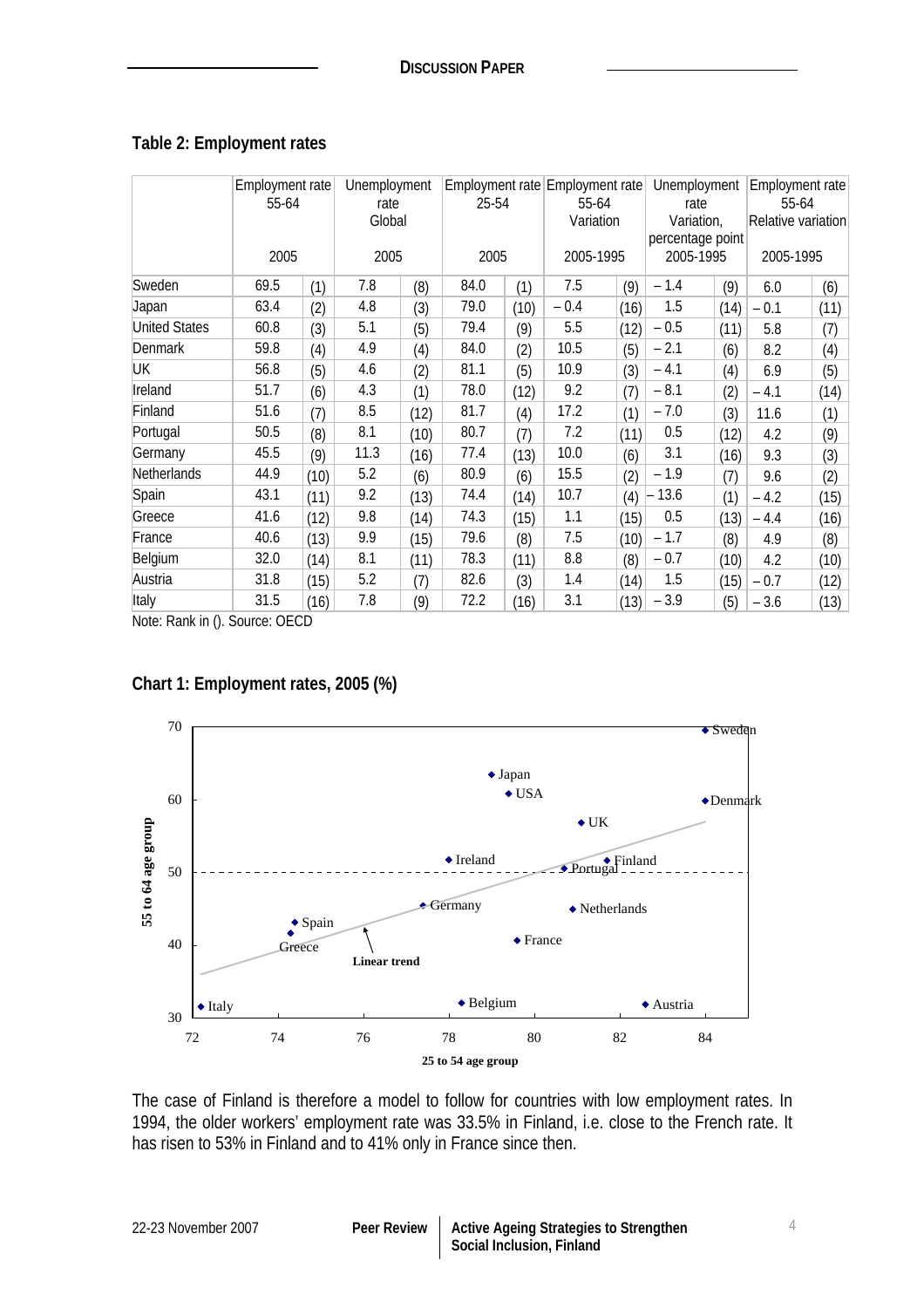Older workers' employment depends on the situation of the labour market. Countries with high older workers' employment rates are generally close to full-employment, although there are some exceptions like Finland, which has succeeded in raising older workers' employment rates despite a relatively high unemployment rate. Conversely, in Austria both the unemployment rate and older workers' employment rates are low (see Table 2). But in general, strategies targeted at older workers' employment cannot be considered without global macroeconomic, structural and industry sector measures aiming at raising total employment (see Chart 1). In successful countries in terms of older workers' employment rates, female employment rates are also high which shows the importance of labour demand and work incentives.

Unemployment rates of workers aged 55 to 59 are not so low in some of these countries (Denmark, Finland, see Table 3). But the postponement of the retirement age has generally not translated into a rise in older workers' unemployment rates.

|                    | 30-49 |       | 50-54 |       | 55-59 |       | 60-64 |       |
|--------------------|-------|-------|-------|-------|-------|-------|-------|-------|
|                    | Men   | Women | Men   | Women | Men   | Women | Men   | Women |
| Denmark            | 3.5   | 5.1   | 3.8   | 4.0   | 5.6   | 4.9   | 1.9   | 1.0   |
| Finland            | 6.0   | 6.6   | 5.7   | 5.0   | 5.8   | 5.6   | 1.5   | 1.2   |
| France             | 6.0   | 7.2   | 5.5   | 5.5   | 3.8   | 3.1   | 0.5   | 0.5   |
| <b>Netherlands</b> | 3.4   | 3.4   | 3.1   | 2.7   | 3.1   | 1.2   | 1.1   | 0.4   |
| UK                 | 3.3   | 2.6   | 2.8   | 1.8   | 2.9   | 1.6   | 2.3   | 0.4   |
| Sweden             | 4.4   | 3.7   | 3.7   | 1.9   | 4.1   | 2.4   | 4.2   | 2.7   |

#### **Table 3: Share of the unemployed in the population, per age group, in 2003**

Source: European Labour Force Surveys.

The successful countries appear less generous for pensioners than other EU countries (see Table 4), although the Netherlands is an exception. There are three reasons for this. Work incentive strategies make losers among ageing workers who fail to keep a job: they have lower pensions. A low level of pension is an incentive for employees to work longer (this effect plays undoubtedly in Denmark). Conversely, a satisfactory level of pension is an incentive for workers to retire as early as possible (in France and Italy).

#### **Table 4: Older people's relative income levels**

|                | Poverty risk at 65 +<br>less poverty risk at 65-(%) | $65+$ incomes<br>relative to 65- incomes |
|----------------|-----------------------------------------------------|------------------------------------------|
| EU-25          | $+2$                                                |                                          |
| Sweden         | $+3$                                                | 0.77                                     |
| <b>Denmark</b> | $+7$                                                | 0.71                                     |
| UK.            | $+7$                                                | 0.74                                     |
| Finland        | $+3$                                                | 0.75                                     |
| Netherlands    | - 6                                                 | 0.84                                     |
| Germany        | $+1$                                                | 0.88                                     |
| France         | $+3$                                                | 0.90                                     |
| Italy          | - 4                                                 | 0.94                                     |

Source: Eurostat.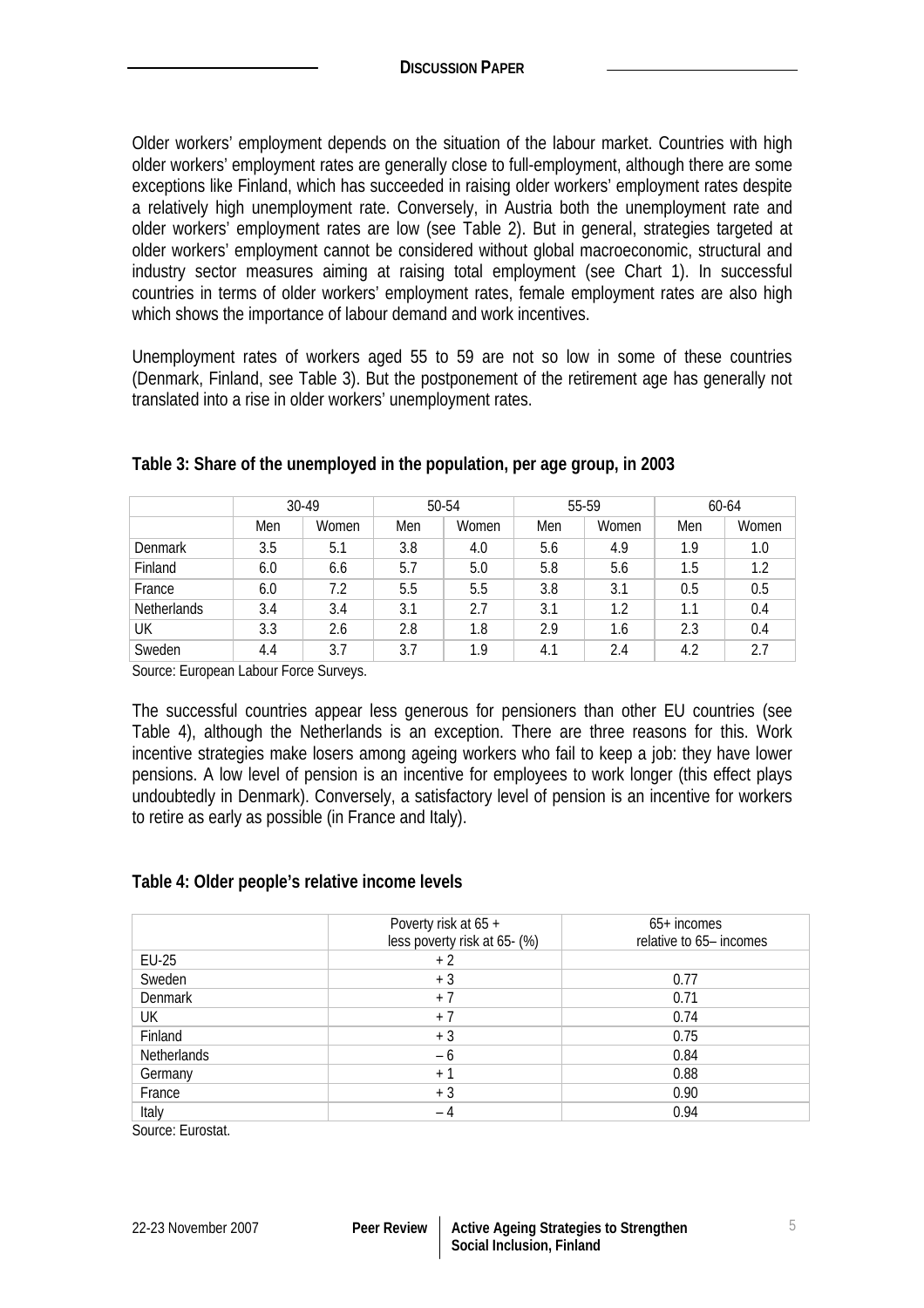Some countries, like the UK, rely mainly on market mechanisms to raise older workers' employment rates, once early retirement schemes are abolished and pension rules are reformed. Some other countries consider that specific measures in favour of older workers' employment are needed. Many countries, especially in Scandinavia, are implementing strategies aiming at raising the number of jobs available for older workers: tax incentives for companies employing older people, limitation of the seniority component of wage growth; fight against age discrimination; campaigns to promote older workers' employment among companies and employees; reshaping of careers; improvement of working conditions and training. These strategies also aim at inducing older workers to work longer, through improved working conditions and training for either all workers or specifically older workers. Such strategies are generally implemented jointly by the government and social partners, which requires a certain agreement on the objective of retirement age postponement.

Older workers' employment strategies can be split into five categories:

- Global employment policy includes both macroeconomic measures and structural measures to improve the functioning of the labour market
- Reforms of pensions and early retirement systems aim at making it mandatory or give older workers incentives to work longer
- Tax incentives for employers to keep older workers' in their companies or tax incentives for employees to retire later.
- Campaigns to induce companies to keep or to hire older workers. Companies are induced to reform their vocational training policies, their career management, working conditions to allow workers to work longer.
- Incentive measures for workers to work longer through information campaigns and through career, training and job adaptations

The two latest types of measures will be grouped in our paper as 'active ageing strategies'. The successful countries have generally implemented simultaneously the five types of measures. The measures strengthen each other. It is useless to try and expand older people's employment in countries where the employment rate of younger people is low. It is socially dangerous to deprive older people from the possibility to retire early without having checked that employers are actually ready to hire older workers. It is therefore especially difficult to disentangle the impacts of acting ageing strategies from the impact of all implemented measures.

However it is relevant for countries hesitating to introduce active ageing strategies to consider the experience of countries that have been successful in lengthening working life without raising the 55-64 unemployment rates, without raising pensioner poverty and within a certain degree of social consensus.

An analysis in terms of institutions shows clearly that two contrasted models have reached similar performances in terms of older workers' employment rates: the liberal and the social-democrat model. The liberal model is characterised by a low protection of workers, both in terms of trade unions powers and of legislation, low tax rates and, as a counterpart, low unemployment allowances and weak labour market policies. In this model, flexibility has allowed to avoid the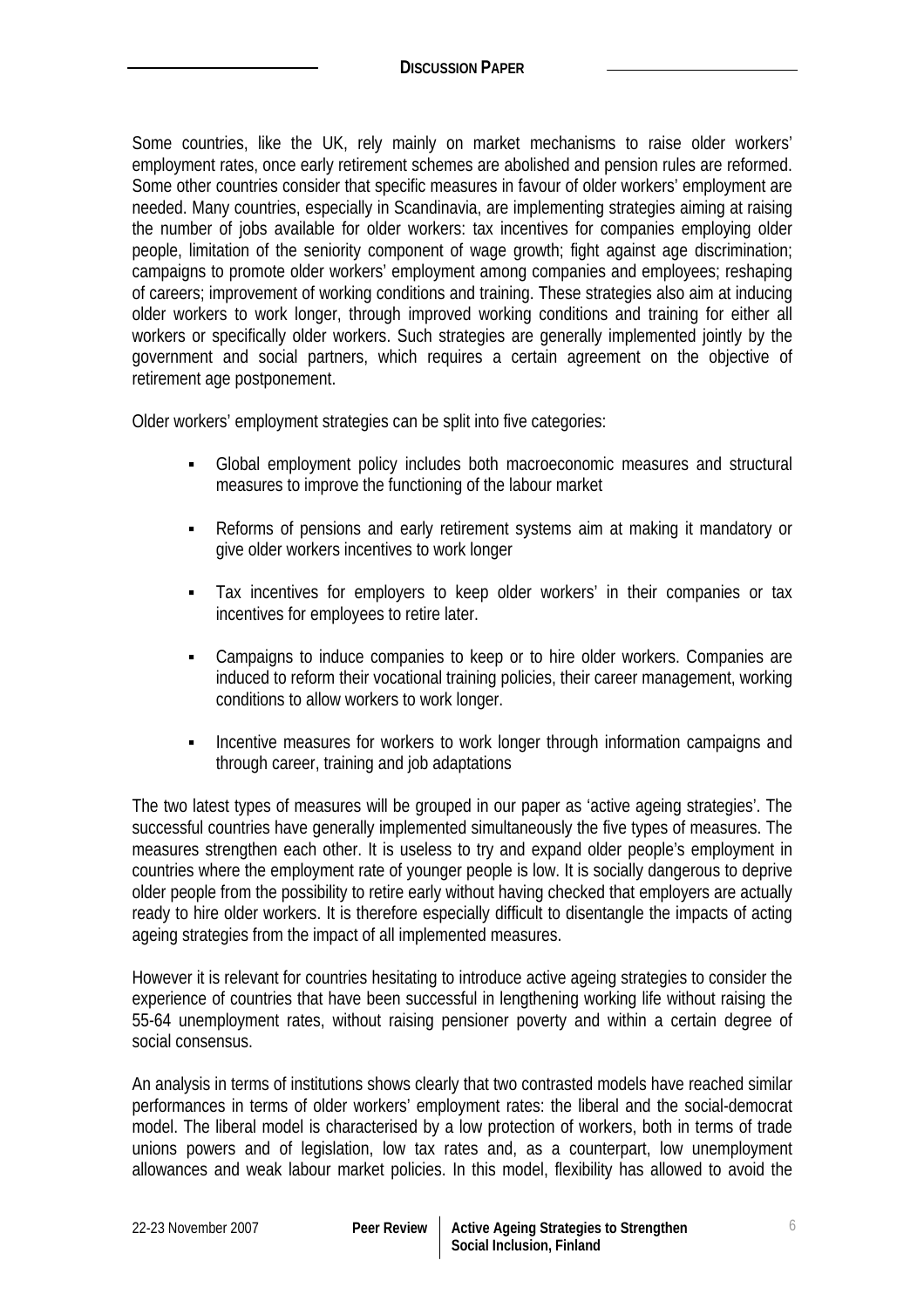emergence of mass unemployment through an increase in inequalities. The social democrat model is characterised by high taxation rates and high public and social spending. Countries with such a model have a high level of equality. Trade unions have a strong weight. The fight against unemployment is operated through social cohesion, share of work available and a certain agreement among social partners. Working time is generally low, negotiations are generally centralised and coordinated. Besides, the small size of these countries and the constraint they have in terms of trade openness, have favoured a consensus between social partners on the need of a strategy favouring company competitiveness: high levels of education spending, R&D spending, adaptation of the productive structure, employees' flexibility both within the company and from one company to another. This means that success in terms of older workers' employment requires a social choice and deep institutional changes. The attitude towards work must be modified, either through job flexibility, status and wage cuts, or towards the top, through education, career management piloted by social partners.

Work is rewarded in successful countries, although at various degrees and with specific ways. The reasons for rewarding work can be either liberal - each individual has to care for their own financial needs -, or social democrat - each individual must give a contribution to the Society. Conversely, the main axis of the continental social model is that the Society should provide a decent income to the people who cannot earn it by themselves. *Workfare* views have gained importance in the EU at the expense of *welfare* ones and this raises the issue of the link between work and social welfare. Should social welfare ensure that everyone has a decent income or that everyone gets a decent income through work? The problem is especially acute for pensions. To what extent is it justified to reduce the pensions' level in order to increase work incentives, especially as the issue is often raised in mass unemployment countries? It is therefore crucial to address the issue of the transferability of the Finnish model to other countries.

# **Part B: Description of the main elements of the policy**

Finland ranks fourth in the EU in terms of older workers' total employment rate, at the same level as Ireland and behind Sweden, Denmark and the UK. The older people's (60-64) employment rate had strongly decreased in Finland in economic depression periods (1984-1986, 1992-1994). But it has increased by 17 percentage points since 1995 and this is the most rapid rise in the EU, despite the fact that the Finnish unemployment rate has remained rather high<sup>2</sup>. The increase in Finnish older workers' employment rate is due to an improvement in the economic context, to institutional reforms (like initially the reform of early retirement schemes and later the reform of retirement schemes), but the Finnish specificity is to have undertaken substantial active ageing programmes. These programmes aim at supporting ageing workers in their job by the mobilisation of social partners and firms and by the improvement of wellbeing at the workplace. These programmes have facilitated the implementation of institutional reforms. They have three objectives: allowing to maintain older people at work, facilitating the social acceptance of working longer, improving social inclusion of older workers and pensioners. Their specific impact will thus be difficult to define.

 $\overline{a}$ 

<sup>&</sup>lt;sup>2</sup> Recent macroeconomic developments in Finland, the evolution of the labour market and some features of ageing workers employment are addressed in Appendix A.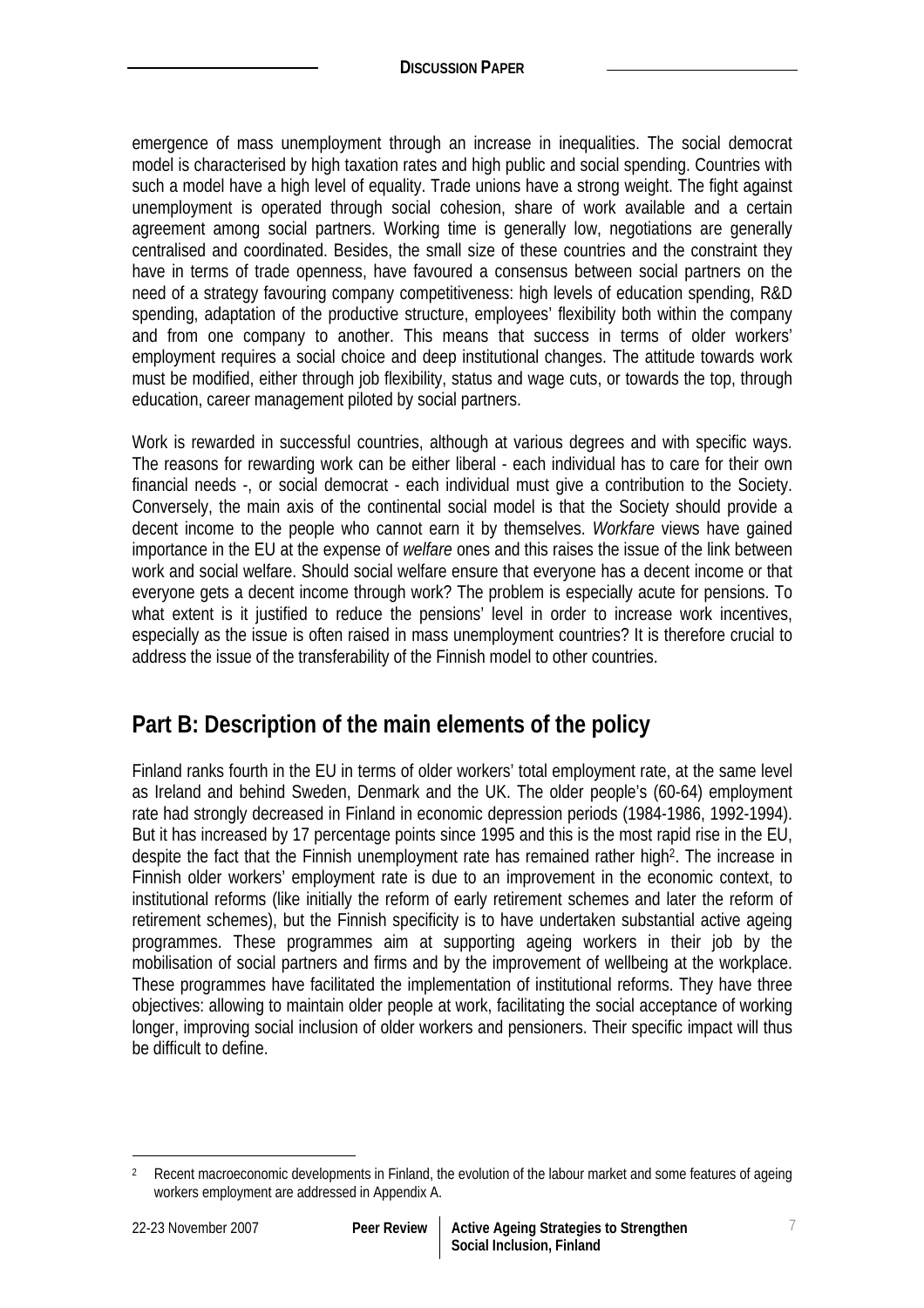A social consensus had emerged to favour early retirement in the 1980's, in order to let younger people have a job and allow for economic transformations. This consensus has strengthened during the crisis (1993-1997). A new consensus emerged from 2002 to bring an end to earlier choices. At the end of the 1990's, the Finnish Society became aware that it could no more afford to pay for early retirement schemes. At the same time, ageing people were in general low skilled; companies wanted to hire a skilled and flexible workforce; they wanted to be able to restructure rapidly. In face of the rising demands of companies, most ageing workers preferred to opt for generous early retirement schemes. The worsening of demographic prospects is more rapid in Finland than in the average EU-15 and has led to fear a 'lack of labour supply'. The female employment rate is already very high in Finland and immigration cannot be expected to rise substantially (because of climate and of language issues, see Kunz, 2005). Hence, the employment rate of the 55-68 year-old needs to rise. This change in paradigm has been facilitated by the tradition of negotiation between social partners on general social and economic prospects.

The specificity of the Finnish experience is to have launched substantial programmes of social mobilisation to support older people to work longer. These programmes have in general been decided by the government, social partners and pension companies (see Piekkola, 2004). The main programme was the *National Programme for Ageing Workers*. It was launched before the 2005 Reform, which facilitated the adoption of the reform3. These programmes have a specificity: they rely on the thesis that working conditions and skill accumulation need to be increased all along the career in order to allow longer carriers. According to European Surveys, the Finns are the people who complain most about poor working conditions, although the government and social partners pay a specific attention to this issue. It is therefore difficult to say if this opinion reflects particularly worsened working conditions or a difference in feeling due to paradoxical effects of campaigns.

The 'active ageing' concept tries to modify the behaviour of individuals, firms and the society in four steps (Piekkola, 2004):

- Health: maintenance of social, mental and physical capacities.
- Maintenance of occupational capacities
- Value of ageing workers: maintenance of attitudes and motivation.
- **Workplace organisation and wellbeing in work.**

The *Finnish Institute of Occupational Health* (TTL) first launched the *Finn Age, respect for the ageing* Programme (1990-1996). This programme aimed at maintaining older workers' productivity at work through the promotion of their health and ability to work. The rehabilitation became a central element of occupational care. A campaign targeting doctors and care practitioners aimed at making them consider that their job was not to give evidence that their patients were not able to work, but to give workers incentives to use better their work abilities. Campaigns were launched to promote sports or healthier lifestyle for workers (such as reduction of tobacco and alcohol consumption).

The *National Programme on Ageing Workers* (1997-2002) was implemented jointly by the Ministry of Social Affairs and Health, the Ministry of Education and the Ministry of Labour with the collaboration of social partners, the Finnish Institute of Occupational Health, the Social Insurance Institution, the Federation of Employment and the pension Institutions. The five-year programme

 $\overline{a}$ 

<sup>&</sup>lt;sup>3</sup> Appendix B addresses the Finnish pensions system, its reforms before 2005 and the 2005 reform.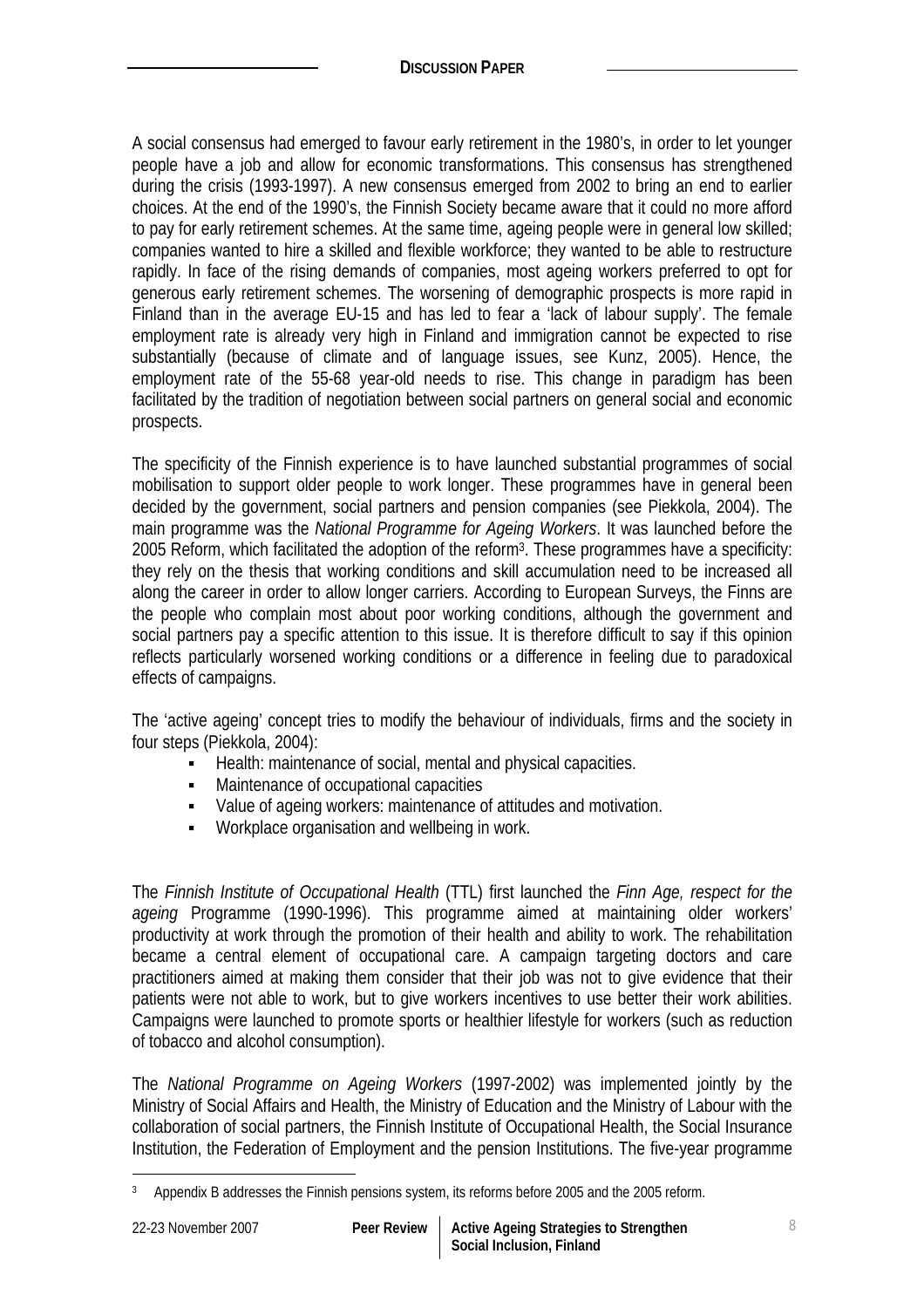period was allocated 4.2 million Euro. It benefited from the financial support of the European Social Fund. The objective was to strengthen the status of ageing people in the labour market, to improve their capacity to stay at work and to help them get a job. It was targeted at people older than 45. The objective was to breach the vicious circle where ageing workers felt they did not have a place anymore in companies, made no education effort, where companies were considering that these workers were about to retire and were refusing to invest in their education or career. Companies were reluctant to hire ageing workers, which was the reason why it was necessary to implement generous early retirement schemes that increased in turn early retirement advantages. The counterpart to a longer career is the maintenance of employability and work ability. This relies on both workers' and companies' commitments.

The programme was involving mainly information and campaigns, with three advantages: higher well-being for employees, higher productivity for companies, a smaller pensions spending burden. The experience of older people was emphasised; the motto was '*experience is a national asset'*. Different campaigns targeted specified groups: the general public, workers, companies, journalists, doctors, labour market organisations and health sector organisations.

The Programme has developed training activity for personnel managers to teach them to take age into account in work organisation. There was also 'training for trainers' to learn teachers how to teach older people.

The programme also stressed the importance of vocational training, especially for adults with an incomplete basic education and inadequate learning facilities. Training financial support was granted to all workers and was more generous for employees with a long career. More generally the programme stressed the importance of training in the maintenance of adequate human capital.

The programme financed research programmes focusing on the maintenance of work ability and employability. Research was also financed on the issue of wellbeing at work.

The programme had an influence on the legislative changes of early retirement and pension schemes. It tried to promote the mainstreaming principle in terms of older workers' employment.

The Act on Occupational Health Care (2001) increased the role of the occupational health care services in the prevention of work-related illnesses and accidents; healthiness and safety at work; worker's health and capacity.

The *Finnish Institute of Occupational Health* developed a programme for the Workplace health promotion (WHP).

The rehabilitation programmes were impulsed by the Social Insurance Institution, KELA, which developed a vocationally oriented medical rehabilitation, ASLAK.

Last, pilot-programmes were launched in some industry sectors. For instance, in the paper industry the objective was to modify the management of careers, moving from an automatic early retirement scheme at 55 to changes in job allowing employees to work until 60. In the retail trade sector, the objective was to stress the role of old age customers who prefer to see shop sellers of a similar age. Job offers encouraged explicitly older people to apply.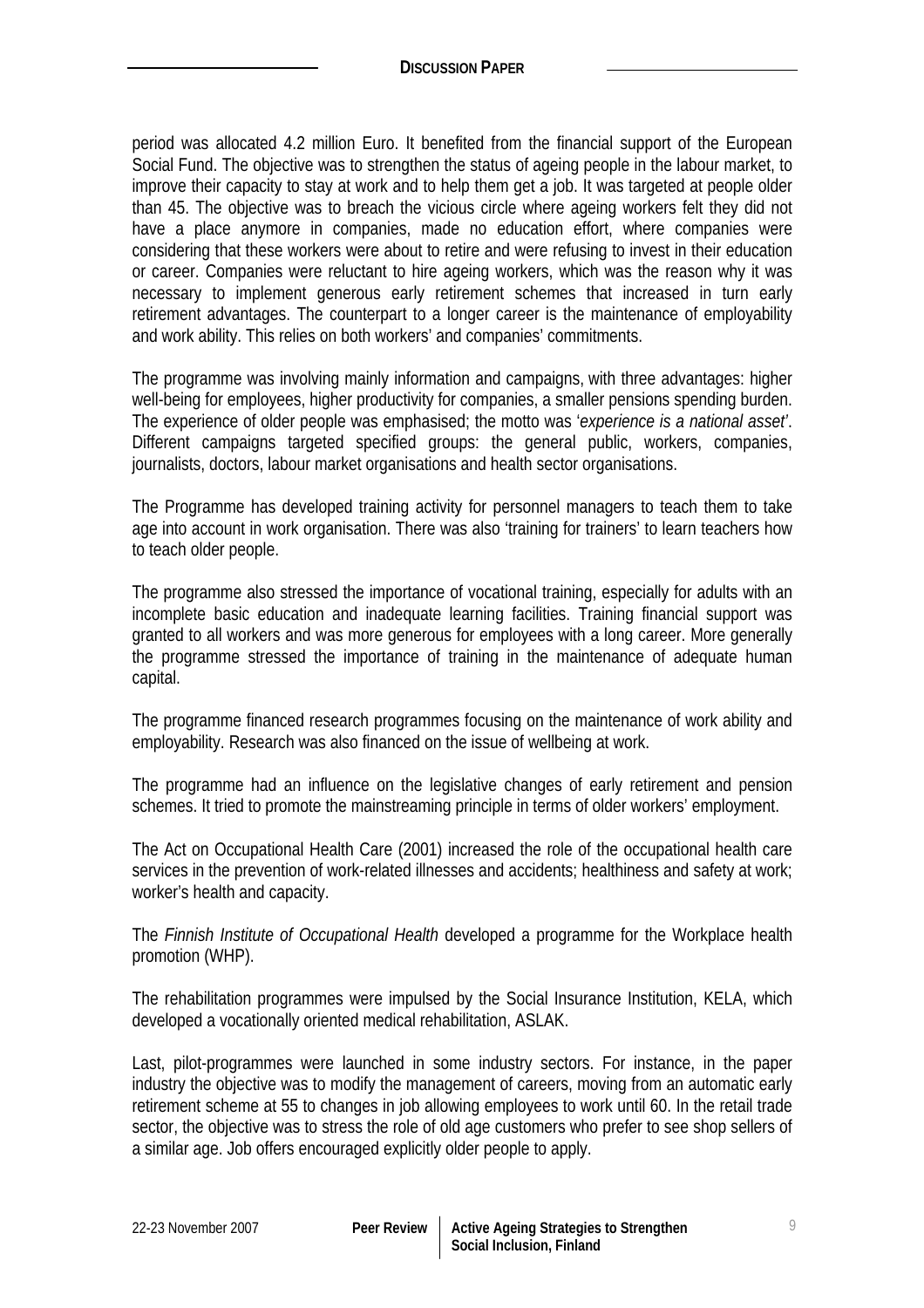A working-life barometer was established, based on the confidence of workers on their ability to find a new job (see Table 5).

|      | 18-24     | 25-34               | 35-44      | 45-54        | 55-64      |
|------|-----------|---------------------|------------|--------------|------------|
| 1993 | Д.        | $\sim$ $\sim$<br>ັບ | $\epsilon$ | $\sim$<br>16 |            |
| 1998 | υı        | 80                  | . ب        | 42           | . –        |
| 2001 | ററ<br>7 J | 93                  | 78         | 60           | ~-<br>ັບ / |

#### **Table 5: % of workers who believe they will certainly or possibly find a new job**

According to the final report (2002), the Programme succeeded in four areas: promotion of work ability, measured by the WHP barometer and the volume of adult education; increasing the opportunity to work, measured by the decrease in the employment rate gap between ageing and all workers; employability by the promotion of social capital maintenance; promotion of the research on employability, WHP and rehabilitation. It strengthened the cooperation between various administrations, labour market organisations, firms and social partners. According to Gould and Saurama (2003), however, there has been no serious evaluation of this programme.

The programme was prolonged by the *Well-Being at work programme* (2000-2003), which focuses on the need to increase working conditions over the whole career, so that workers are able to work longer. It was aiming at mobilising social partners and promoting good practices. Practical developments took place at the firm level, which was visited by programme experts. Twelve firms' experiences were advertised as best practices. The main considered problems were too early retirement, low level of education of ageing people and work exhaustion. The budget was 7.5 million Euro for four years.

This programme is prolonged by programmes differentiated by ministry.

The *Veto* Programme (2003-2007), the National programme for increasing the attraction of working life, is conducted by the Ministry of Social affairs and Health. Its objectives are to obtain a high employment rate, and also to increase actually worked hours and to reduce absences from work caused by illness. Well-being at work should both improve work attractiveness and boost productivity. The programme targets people aged 45 and over, small and medium size enterprises, middle management and occupational health care professionals. The Ministry of Social affairs and Health (2006) recognizes that this programme has more objectives than tools. The general target is to reach an employment rate of 75 per cent. The 9 indicators are:

- 1) Working life should be extended by 3 years and unemployment rate should be reduced to clearly less than 5 per cent. The tool is mainly rehabilitation of patients.
- 2) Absence from work due to illness should be reduced by 15 per cent.
- 3) The frequency of accidents at work should be reduced by 40 per cent.
- 4) Tobacco and alcohol consumption of people of working age should decrease considerably.
- 5) Entry into working like should take place earlier. The average age was 19.5 in 1990, rose to 21.2 in 1996 and decreased at 20.1 in 2000. In 2006, it was 20.4.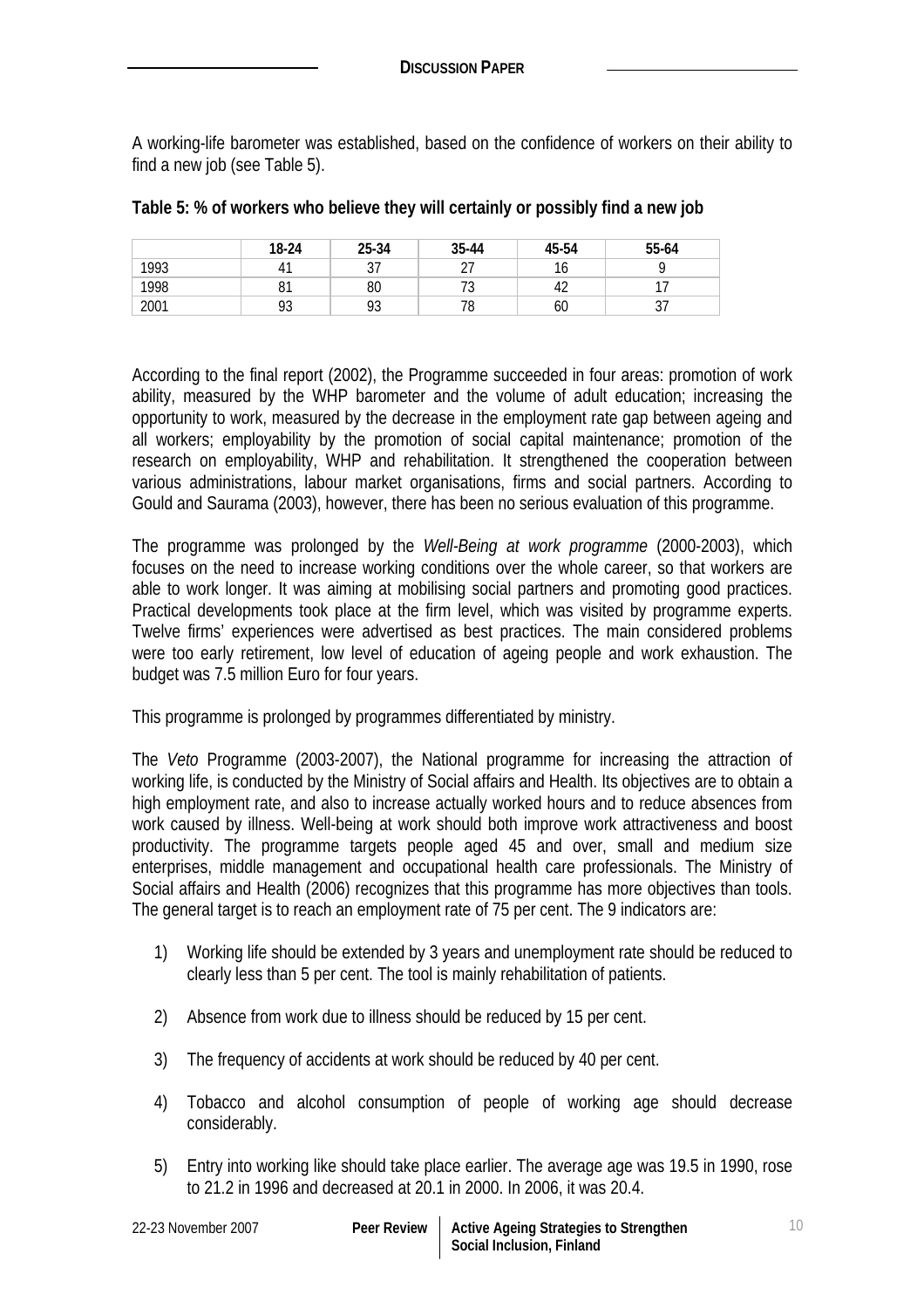- 6) A comprehensible family policy should be implemented. The objectives are to increase the fertility rate from 1.8 to 2.1 and to decrease the average age at which women first give birth from 27.8 to 26.
- 7) The quality and the availability of occupational health services should improve and cooperation with rehabilitation service should become more efficient.
- 8) The incentive of income security and pension schemes should increase; remaining at and returning to work should increase. The Ministry recognises that 'there is an inevitable conflict between the level of minimum income guarantee and the incentive to work'. It recognises also that the structural problem of the Finnish labour market arises because 'new sectors have employed people from new age groups but they have only taken on a small number of unemployed people'.
- 9) The general atmosphere and attitudes should change in a way that allows the content goal of the programme to be approved and achieved.

The *National Workplace development programme* (1996-2003), called *Programme Tykes*, was piloted by the Ministry for Labour. It funded projects aiming at developing innovations improving labour productivity and quality of life at the workplace through strengthened cooperation between company management and workers. The outcomes of these projects are highlighted through dissemination and exchange of experience networks. The programme involves the public administration, companies, academics and consultants. It applies both to the public and private sectors. It was expected to reach 1,000 projects and 250,000 workers.

The *Kesto Programme* (2004-2007) is a research programme of the Minister for Social Affairs and Health and is implemented by the *Institute of Occupational Health*. The programme aims at designing a set of measures increasing attractiveness of life at work, promoting work ability and preventing social exclusion. A similar programme – the *Kaiku Programme* - is being implemented in the public sector.

The *Noste Programme* (2003-2007) of the Ministry of Education aims at increasing the education level of adults to improve their ability to remain in the labour market. It applies to people aged 30 to 59. It finances training courses for low skilled workers and programmes of basic education allowing to attend occupational training. This Programme has a budget of 26 million Euro per year. 10,000 people per year are expected to take part in the programme.

Incapacity and unemployment expenditure are partially paid by large companies and funded through insurance contracts. Hence pension insurance companies have introduced programmes (*Motivo* and *Evita*) to give incentives to companies to implement actions in favour of longer careers. These programmes include advice (like individualising tasks according to the age, setting working teams with workers of different age), and training seminars both for human resources managers and trade unionists.

The national report on Strategies for Social Protection and Social Inclusion of 2006 did not mention anymore the ageing workers' employment rate as an important objective. Can we consider the target has been reached? Or did the Ministry reduce its efforts because the effects of the 2005 reform are sufficient to increase the ageing workers' employment rate? If we compare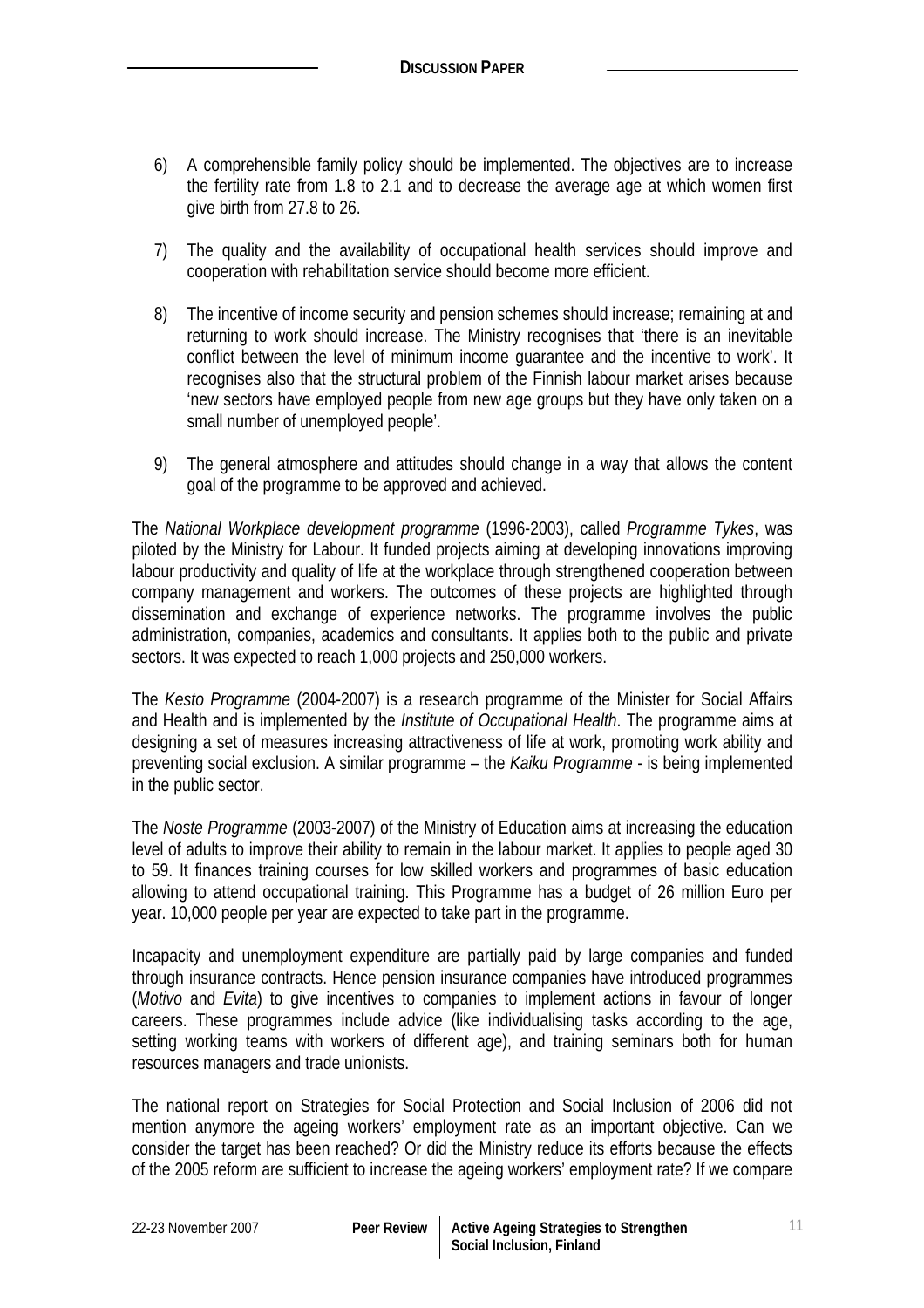- arbitrary - the current Finnish situation to the Swedish one, it appears than Finland has yet some progress to make (see table 6). If we look at poverty rates, trends are worrying (see annex 3) for the whole all population and for older people.

|                     | 1994 | 2005 | Sweden<br>2005 | % of the<br>tar<br>get |
|---------------------|------|------|----------------|------------------------|
| Global              | 60.0 | 68.0 | 73.8           | 58                     |
| M <sub>15</sub> -24 | 27.4 | 38.0 | 41.5           | 75                     |
| M <sub>25</sub> -54 | 76.2 | 84.4 | 86.7           | 66                     |
| M <sub>55</sub> -59 | 47.7 | 63.2 | 82.7           | 44                     |
| M60-64              | 20.7 | 35.5 | 61.8           | 36                     |
| $M65+$              | 5.7  | 7.3  | 14.6           | 18                     |
| F <sub>15</sub> -24 | 28.5 | 40.5 | 43.9           | 75                     |
| F <sub>25</sub> -54 | 73.5 | 79.0 | 81.1           | 72                     |
| F <sub>55</sub> -59 | 50.0 | 67.3 | 78.8           | 60                     |
| F60-64              | 13.2 | 31.0 | 54.9           | 42                     |
| $F65+$              | 2.0  | 3.2  | 5.9            | 44                     |

## **Table 6: Employment rates**

# **Part C. The policy debate in Finland**

The policy debate about the pensions system seems to have reached a certain degree of consensus in Finland, insofar as measures increasing more sharply contributions or raising more substantially the number of foreign workers have been rejected. The Finnish recession of the early 1990s obliged to a reflexion on the labour market functioning. The general public became more aware of budgetary constraints. But the consensus remains that the reforms should be based on the Nordic model, with an extensive scope, high level of benefits, high standard social welfare system. The social actors disagreed on the measures to be implemented but not on the goal of postponing the retirement age.

The consensus was facilitated by three factors:

- 1. The Programme was undertaken in a situation of rapid growth and reduction of the global unemployment rate. The difficulty will arise in the event of a new economic crisis and increase in unemployment: how will firms and workers react?
- 2. The 'Active Ageing' Programmes contributes to create a new social culture: ageing workers should have a job (and not should give their work to younger people); the Society, companies and trade unions should get committed to change work organisation in order to allow ageing people to work. The issue becomes a social problem one and not an individual one. The 2005 reform was accepted without conflict. It makes it unavoidable for workers to postpone retirement but it raises the level of pensions (although this will imply a rise in future contributions).
- 3. The programmes benefited from co-operation between ministries, from the development of research on ageing, from the involvement of all social partners and from action at firm-level.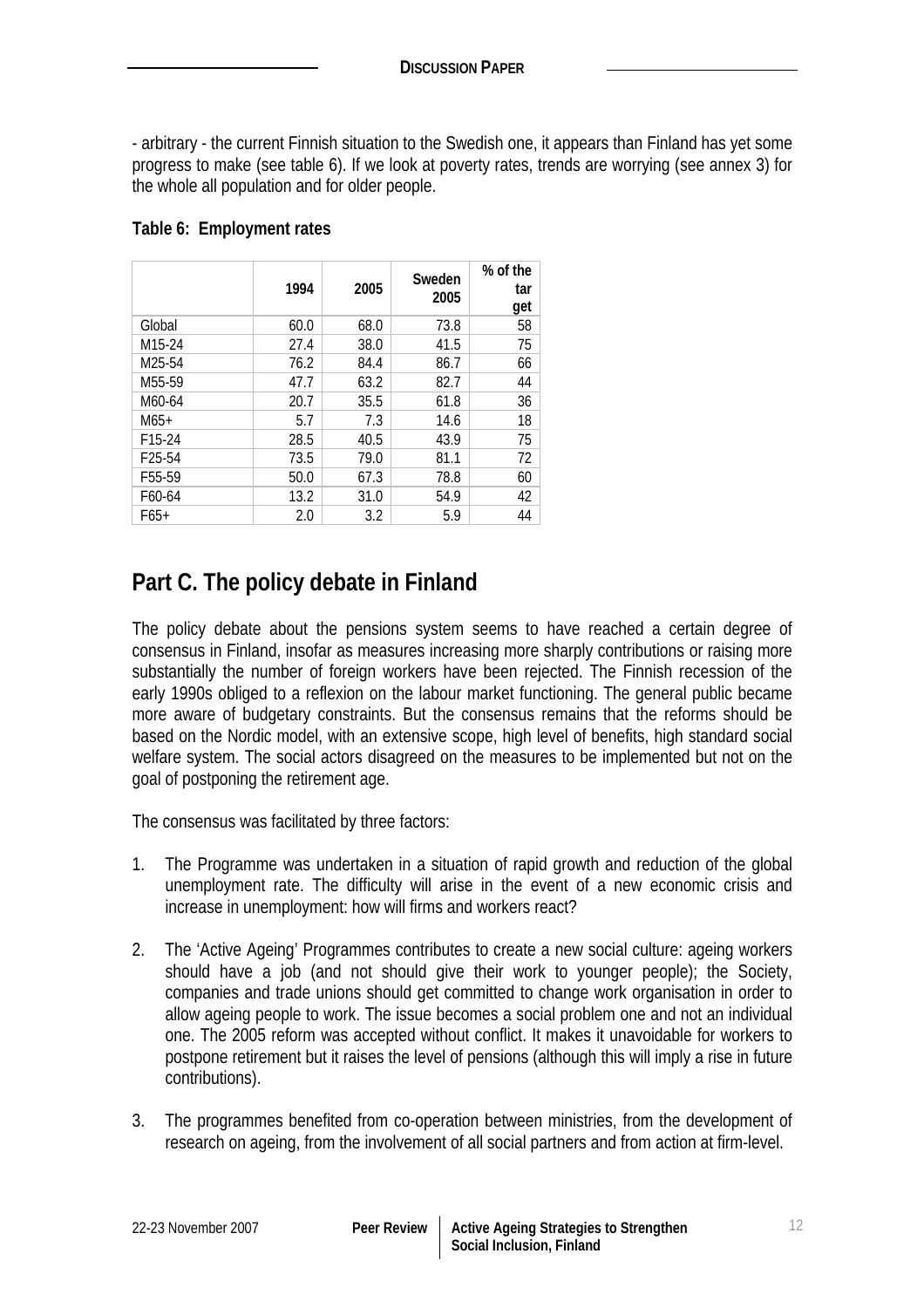The Programmes were mainly implemented by the Ministry of Social Affairs and Health (MSH). The Health occupational Health Unit plays a big role. This unit estimates that the maintenance of work ability is the main issue. This maintenance does not generate conflicts of interest since workers and firms agree on it.

The Ministry of Labour takes part in the programmes with a lower commitment. Also, the issue of career patterns within companies, like the issue of the transfer of older workers from one sector to another (from manufacturing to services) was hardly developed.

Since the objective is to adapt to the Knowledge Society and to globalisation, it is necessary to focus on education and training. The objective of working longer is imposed, but companies wish to improve their productivity and competitiveness which means both restraints in the rise in contributions and a younger workforce. The system could turn into a two-speed system, where the services sectors would shelter the workers that industry or innovating sectors do not want to hire anymore. But such a strategy has not been clearly stated.

The Ministry of Education was also involved, but with a lower commitment too. The issue of occupational training did not appear as central.

The programmes involved social public institutions: the Social Insurance Institution (KELA), the Finnish Centre for Pensions (ETK), the Finnish Institute of Occupational Health (TTL).

The private pension institute launched programmes as MOTIVO and EVITA to provide firms with an ageing strategy.

Trade union confederations and employers' organisations took part to the programmes. The TUPO wage agreement of 2002-2003 contains employees' and employers' joint action to maintain work ability and to adjust working conditions for ageing workers. The Central organisation of Finnish Trade Unions (SAK) insists on the importance of labour market issues and of education.

Finnish pension associations are generally not very active. The tri-partite thinking concentrates on labour market issues. Finnish older people are not massively involved either in civil, social or political actions. It is a pitfall of the Finnish strategy of "active ageing". Older peoples appear more as the objects of the policy than as actors.

# **Part D. Key issues for the Peer Review meeting**

The Finnish ageing programme is generally considered as a success story. The programme paved the way for reforms of early retirement and pension systems which were implemented in cooperation with social partners without social crisis. The ageing workers' employment rate has risen faster in Finland than in any other Member State.

However, it is not easy, in this success, to disentangle the effect of economic growth, of preretirement reform and of the active ageing strategy. Thus it will be interesting during the Peer Review meeting, to discuss how Finnish economists or administrations have evaluated the impact of the specific active ageing strategy.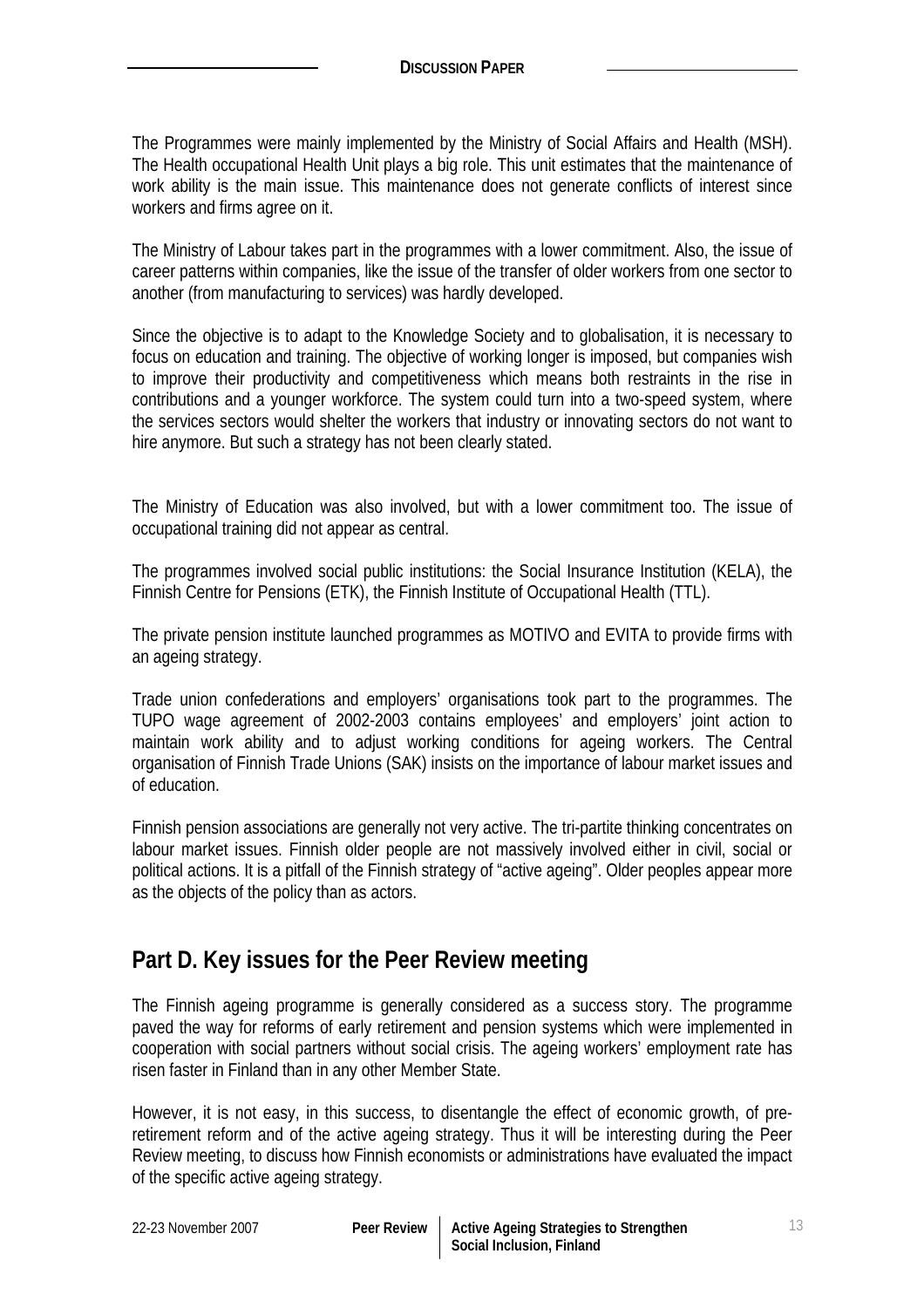How important are economic incentives compared to 'active ageing' strategy to prevent early retirement? How can we measure the effects of 'active ageing' strategy on early retirement?

The success of the Finnish experience may be due to the good economic situation. Is it possible to maintain high older workers' employment rate in time of low economic performance?

The Finnish experience shows the need for a global mobilisation of the Society, firms and workers to reverse the trend towards early retirement and to develop a strategy enabling ageing workers to remain at work. However, the outside observer is surprised by this accumulation of more or less redundant programmes. How is the continuity of effort ensured, both inside the administrations and with social partners?

This mobilisation seems driven by the administrations rather than by social partners. We may fear that their aim was to dictate the social choice. The administrations made the social choice, not the Finnish workers . After all, early retirement is an acceptable social choice if workers are willing to pay the price in terms of social contributions.

The strategy focused on workers' health, maintenance of working ability and improvement of working conditions. Paradoxically, it is in Finland that workers complain most about their health and working conditions, although data do not support this specificity. How can we explain this emphasis on health at work?

On the other hand, the programmes seem to have been less concerned with issues such as training and adaptation to new technologies. To what extent should ageing workers be trained? The programmes do not appear to have financed substantial intensive training schemes. Should workers be trained to acquire new skills and stay in their company or should younger workers be trained while ageing workers would be transferred in less demanding sectors? Should this movement be organized? As the objective is to adapt to the Knowledge Society, it should be necessary to focus more on education and training.

Similarly, the issue of employees' careers has hardly been addressed. Should firms organize second careers with less responsibility and lower wage earnings? If ageing workers lose a significant part of their working capability, should the Society try first and foremost to find a new job for them or should it accept that they get a disability pension?

If ageing workers lose a significant part of their working ability and become long-term unemployed, should the Society try first and foremost to find a new job for them or should the Society continue to accept that ageing workers get a disability pension?

The Finnish programmes do little about the issue of inequality of workers in the event of longer careers. It is difficult for blue-collars workers to work after 60 years whereas it is easier for whitecollars and executives, who have a higher life expectancy. How are the disparities in situations taken in account in the Finnish reforms? The reforms run the risk of exacerbating inequalities. Should the society provide specific arrangements for manual workers who have hard jobs: early retirement without penalty or career evolution at 40-50 years?

What can be done to increase older people's involvement in social activities and associations so that they become actors and not only objects of the policy?

| 22-23 November 2007 |  |
|---------------------|--|
|                     |  |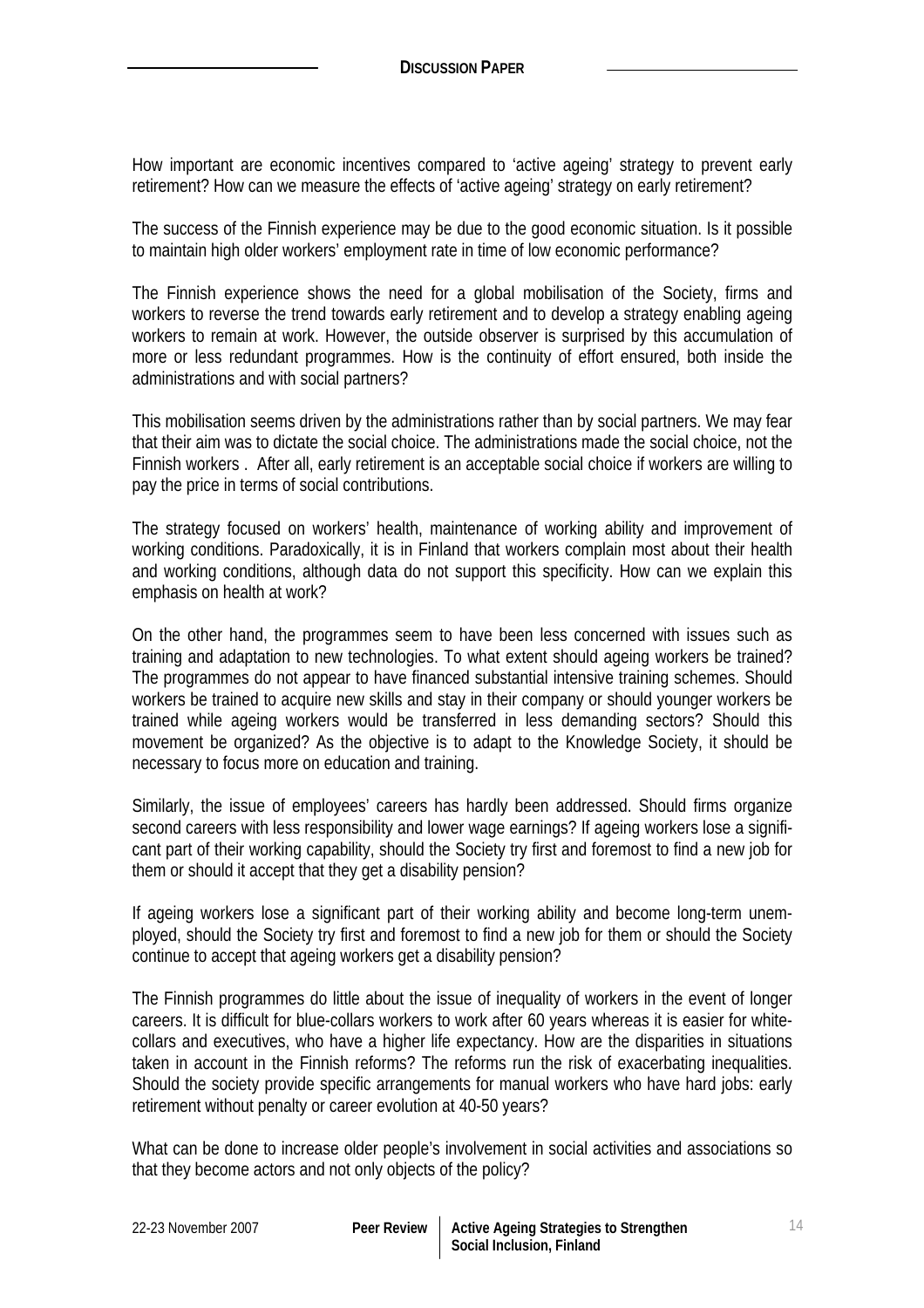# **References**

Börsch-Supan A. (2005), 'The 2005 Pension Reform in Finland', *Finnish Centre For Pensions*, Working Papers, No. 1.

European Commission (2006), *Rapport de synthèse sur les systèmes de pensions viables et adéquats*, February.

Finland's National Pension stategy report, 2002, 2005, 2006.

Forma P., E. Tuominen and I. Väänänen-Tomppo (2006), 'Finnish Pension Reform and Intentions of Older Workers to Continue at Work', *Finnish Centre for pensions, Working Papers*, 2.

Gould R. (2006), 'Choice or Chance-Late retirement in Finland', *Social Policy and Society.* Gould R. and Saurama L. (2004), 'From early exit culture to the policy of active ageing –the case of Finland', *Finnish Centre for Pensions, Working Papers,* 4.

Ilmakunnas S. and M. Takala (2005), 'Promoting Employment among Ageing Workers: lessons from Successful Policy Changes in Finland', *The Genova Papers*, 30.

Kunz J. (2005), 'Population ageing-Problem or opportunity? Lessons from the case of Finland', *mimeo*, University of Tampere, June.

Kotilainen M. (2006), 'Finland's experiences and challenges in the euro zone', *Euroframe mimeo*, September.

Lassila J. and T. Valkonen (2000a), 'Prefunding in a Defined Benefit System - the Finnish Case', in, NBER conference volume: *Coping with the Pension Crisis - Where Does Europe Stand?* 

Lassila J. and T. Valkonen (2000b), 'Pension Prefunding, Ageing and Demographic Uncertainty', *ETLA mimeo*, July.

Lassila J. and T. Valkonen (2006), 'The Finnish pension reform of 2005', *ETLA discussion papers,* No. 1000.

Lassila J. and T. Valkonen (2007), 'Financial sustainability of pension systems under uncertainty', *ETLA mimeo.*

Ministry of social affairs and health (2002), 'The many faces of the National Programme on Ageing Workers', *Reports* No. 2002:14.

Ministry of social affairs and health (2006), 'Longer careers? the Veto Programme Indicators', *Reports* No. 2006:41.

Ministry of social affairs and health (2006), 'National Reports on Strategies for Social Protection and Social Inclusion', *Reports* No. 2006:52.

OECD, *Finlande, Ageing and Employment Policies,* 2004.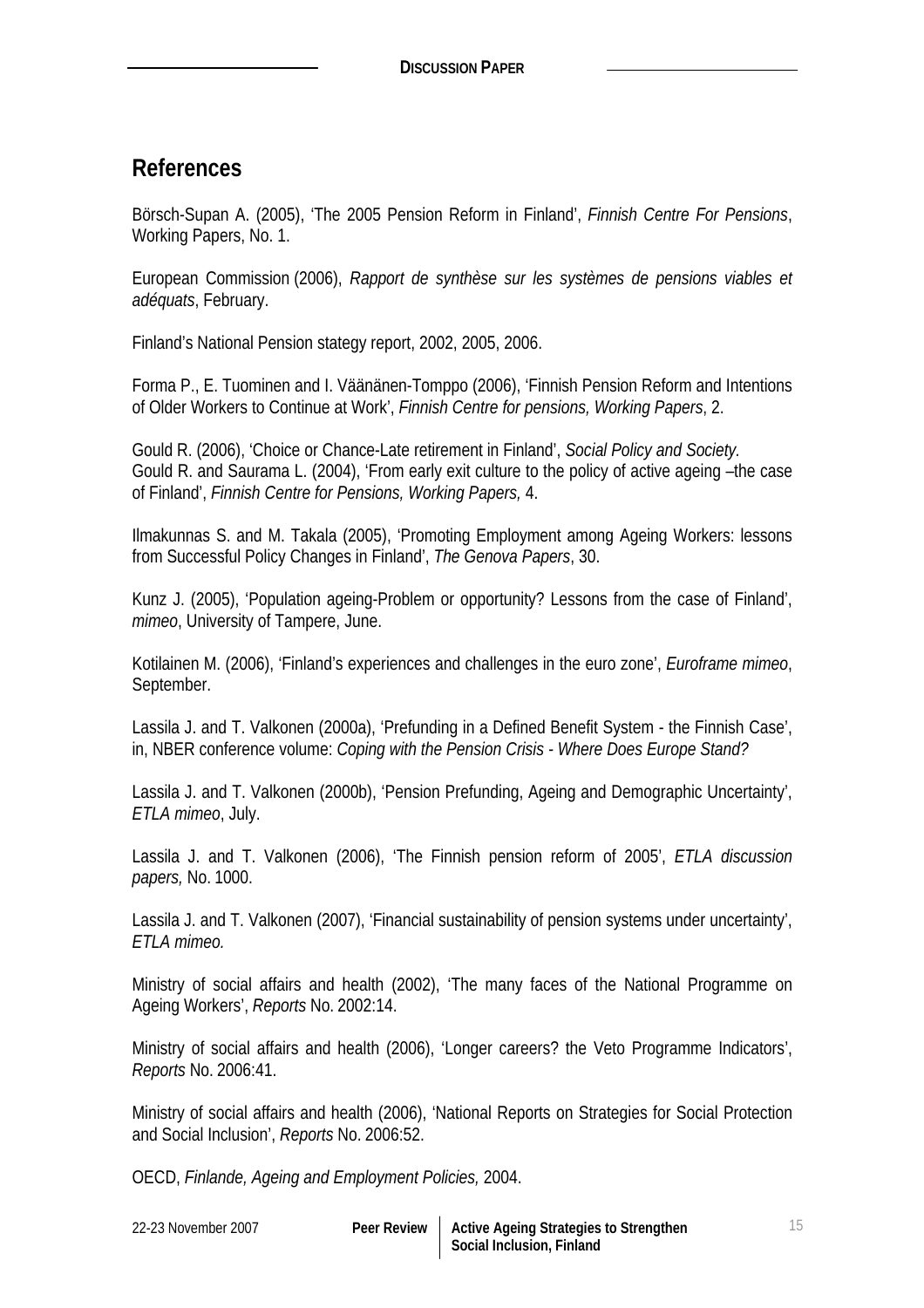OECD, *Finlande, études de l'OCDE,* 1997, 2000, 2003, 2004, 2006.

Piekkola H. (2004), 'Active ageing policies in Finland', *ETLA Discussion Papers*, March, No. 898.

Piekkola H. and A. Heikkilä (2004), 'Active ageing and Pension system: Finland', *ETLA Discussion Papers*, December, No. 959.

Redor D. (2003), 'Comparaison des politiques d'incitation à l'emploi des salariés âgés au Danemark, en Finlande et en Suède', *Revue française des Affaires sociales*, No. 4.

Statistical Yearbook of Pensioners in Finland (2005).

Tuominen E., M. Takala, et K. Tuominen (2005), Employers and the Flexible Retirement Age, *Finnish Centre for pensions, Working Papers*, 3.

Tuominen E. and M. Takala (2006), Ageing Workforce and Employers' Attitudes to Employment of Older Persons, *Finnish Centre for pensions, Working Papers*, 5.

Vernière L. (2003), 'Finlande : la réforme 2005 du système des retraites', *Questions retraites*, No. 57, March.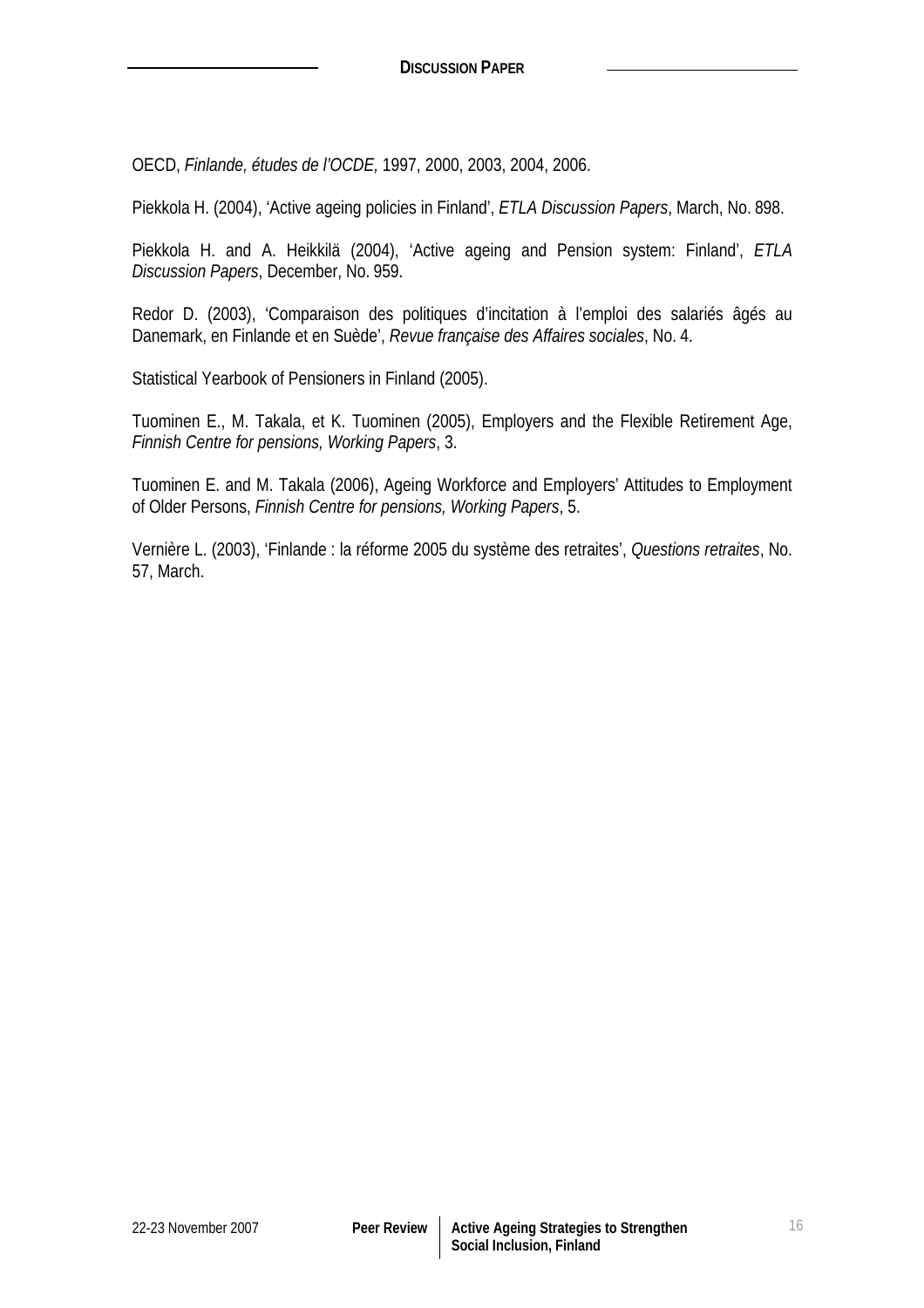# **Annex A. The Finnish situation**

## **A1. The pension issues**

Public pensions were amounting to 10.7% of GDP in Finland in 2004. In terms of demography Finland is in an intermediate position in the EU. Fertility rates have remained close to the EU-15 average (1.76 child per woman in 2004, versus 1.53 in the EU-15), but birth rates have started to decline relatively early in Finland. Demographic prospects are expected to worsen less in Finland than in the EU-25, but earlier. The 'older than 65/15-65 year old' ratio stands currently at 23% (versus 25% in the EU-25). It is expected to rise to 45% in 2030 (40% in the EU-25), and to 47% in 2050 (52% in the EU-25).

Finland ranks  $13<sup>th</sup>$  in the EU-15 in terms of the pension generosity indicator (average pension as a percentage of average wage). The poverty rate (60% of the median income) is 17% among people older than 65, against 12% for the whole population4. Poverty affects especially older women (21% against 11% for men) and people older than 75 (25%). The average pensioner income is 75% of the rest of the population. The theoretical replacement ratio is on average 57% of gross wages, 63% of net wages (for a retirement age at 65, after a career of 40 years). The average pension is 50% of the average wage. The pension system is therefore not especially generous. In a country where inequalities are low, pensioners appear a less-advantaged social group.

The Finnish employment rate is well above the average EU-15: 69.3% in 2006 versus 66% in the EU-15. Since its low level of 1994, the employment rate has increased sharply among the 55-60 year old (49% in 1994, 59% in 2000, 65% in 2005) and among the 60-65 year-old (17% in 1994, 23.5% in 2000, 33% in 2005). Finland stands already above the Lisbon target of a 50% employment rate for the 55-65 year-old. The Finnish objective was to raise the 55-65 year-old employment rate from 51% in 2004 to 55% in 2010, but the rate has already reached 54.5% in 2006. However the employment rate of older workers remains in Finland below the level reached by other Scandinavian countries. The average age of retirement was estimated at 59 in 2004 and 59.5 in 2006. The Finnish government wishes to postpone it to 61 in 2025 and 62 in 2050.

According to the European Commission's projection, the ratio of public pensions to GDP will rise from 10.7% in 2004 to 14% in 2030 and 13.7% in 2050. According to the Stability Programme presented by the government in 2005, the ratio of public pensions to GDP will rise from 10.4% of GDP in 2005 to 13.8% in 2050. Prior the 2005 reforms, projections were expecting expenditure of around 16% of GDP in 2030. The pension contributions rates (21.6% in 2005) are expected to be increased by 6 percentage points by 2030. The gross replacement rate for an average wage employee with a full career is expected to decrease from 56.5 to 54% but the net rate would increase from 62.5 to 63.5%.

 $\overline{a}$ 4 According to Finnish figures, the poverty rate is 12% for the whole population and 12.7% for the older than 65. According to the Finnish government, the gap disappears once implicit rents are taken into account or if the poverty ceiling is 50% (many pensioners' incomes stand between 50 and 60% of the median income).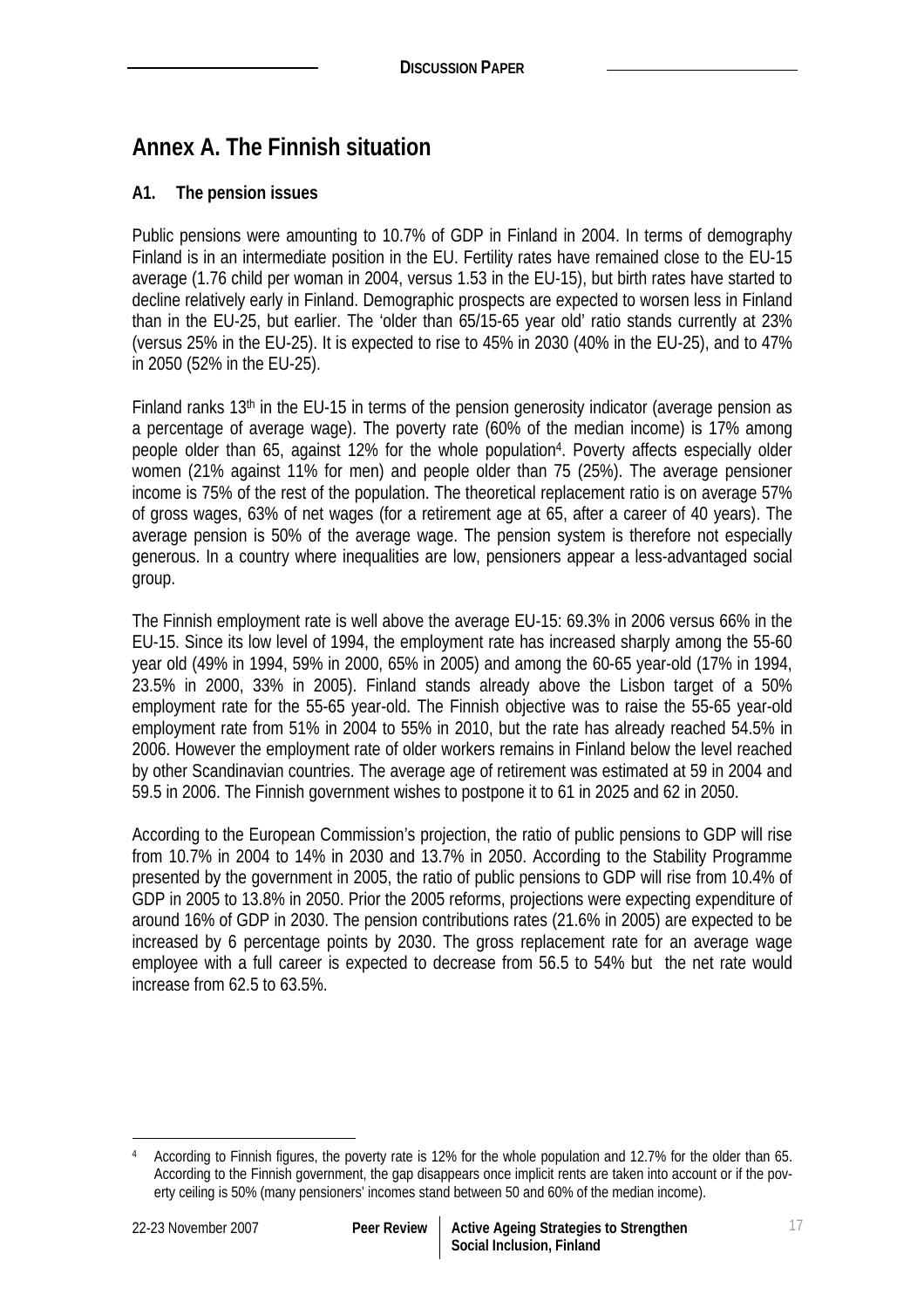## **A2. The macroeconomic context**

GDP growth had been fully satisfactory until 1989. Growth has decelerated under the effect of the first oil shock in 1973, but had been relatively robust from 1974 to 1989. In the 1990-1993 period the fall of the USSR economy, the economic transformation in Central and Eastern European Economies (CEECs) caused a sharp and deep depression of the Finnish economy. But Finnish growth rebounded in 1994 under the effect of the expansion of the new technologies, especially in the mobile phone industry. Finnish GDP growth was substantially affected by the burst of the NTIC bubble in 2001, but has since succeeded in keeping higher GDP growth rates than the average EU-15 (see table A-1) with higher labour productivity gains too (2% versus 0.8% in the EU).

|             | 1969-1973 | 1974-1989 | 1990-1993 | 1994-2000 | 2001-2006 |
|-------------|-----------|-----------|-----------|-----------|-----------|
| GDP         |           |           |           |           |           |
| Finland     | 6.8       | 3.1       | $-2.9$    | 4.4       | 2.9       |
| EU-15       | 4.9       | 2.2       | 1.4       | 2.8       | 1.7       |
| Employment  |           |           |           |           |           |
| Finland     | 0.4       | 0.4       | $-4.8$    | 1.7       | 0.95      |
| <b>UE15</b> | 0.4       | 0.35      | $-0.15$   | 1.35      | 0.9       |

## **Table A-1: GDP and employment growth rates (%, average growth per year)**

Source: Eurostat

The Finnish unemployment rate had risen to 7.3% in 1978 after the first oil shock (see Table A.2 and Chart A.1). But contrary to the average EU-15, Finland has succeeded in reaching full employment at the end of the 1980's, with an unemployment rate of 3.2% only in 1990. The early 1990's crisis led the unemployment rate to reach 16.6% in 1994. It has only slowly declined since then, down to 7.7% in 2006, i.e. slightly above the EU level.

#### **Table A-2: Unemployment rates (%)**

|             | 1073<br>. 773 | 1978                                 | 1985                    | 1990          | 1994                             | 2000                     | 2005    | 2006 |
|-------------|---------------|--------------------------------------|-------------------------|---------------|----------------------------------|--------------------------|---------|------|
| Finland     | Z.U           | $\overline{ }$ $\overline{ }$<br>. ٻ | $\epsilon$<br>л.<br>т., | $\sim$<br>J.Z | $\overline{\phantom{a}}$<br>16.6 | $\sim$ $\sim$<br><br>7.O | u<br>U. |      |
| <b>EU15</b> | $\sim$        | $\epsilon$<br>4<br>т.,               | 1.4                     | ن.            | 10E<br>ь<br>U.J                  | . .                      |         | . ب  |

Source: Eurostat.

A large number of Finnish companies relocate their production in CEECs and in emerging Asia. Conversely, Finland attracts workers from Estonia, other CEECs and Russia, in particular in the services to the person and construction sectors. But the number of immigrants is small both for climatic and language issues: 4,000 per year on average. Foreigners amount to a mere 2% of the population living in Finland.

Finland is characterised by centralised wage negotiations (TUPO) and a high rate of trade unions membership. Negotiations take place first at the national level and later at the industry level. Competitiveness is a major objective, especially as the country is small. On the contrary, wages are often rigid at the company level. Since the 1990s, more industry-level variations were introduced.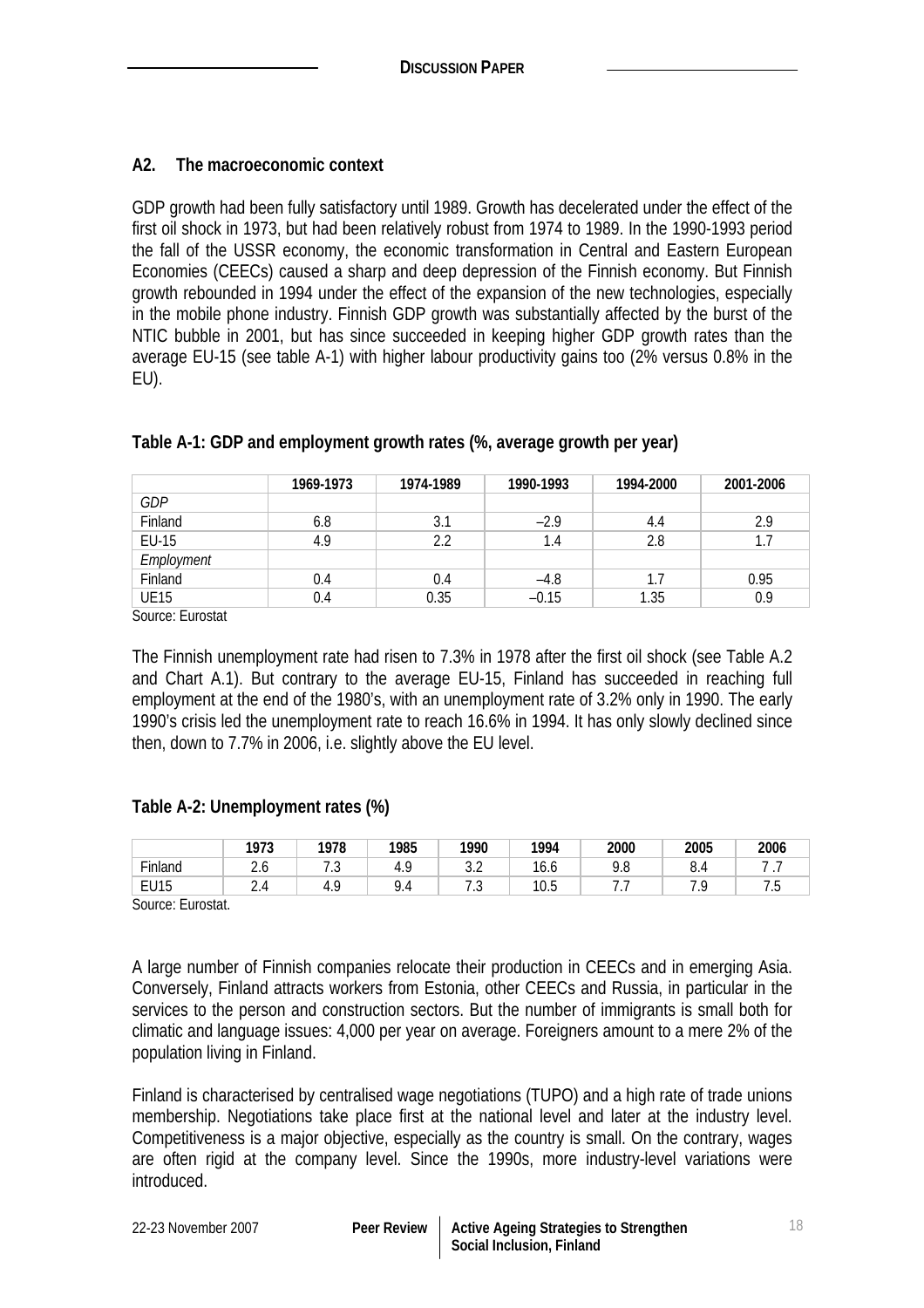From 1991 to 2002, wage growth was relatively moderate: real wage costs per head rose by an annual 0.8 per cent. But from 2003 to 2005 wages grew by an annual 3 per cent before decelerating to 1.2 per cent in 2006-2007. The wage to value added ratio was at 72 per cent in the 1980's, declined to 64 per cent and 1995 and to 61 in 2001-2002, before rising to 63 per cent in 2005 and falling back to 61 per cent in 2007. The wage pressure of the years 2003-2005 have therefore disappeared.



**Chart A.1: Standardised unemployment rates** 

#### **A3. Labour market situation**

Finland ranks 5th in the EU in terms of full-time equivalent employment rates. The specificity of the Finnish performance is to have succeeded in increasing significantly the older workers' employment rate, despite a relatively high unemployment rate (see charts A.2 and A.3).

Until 1990, the overall stability of the activity rate was hiding a decreasing trend in older people's activity. The crisis of the 1990's led to a large fall in the activity rate (4.5 percentage points from 1990 to 1994) especially among the young. Afterwards, the 2.3 percentage point rise in the total activity rate was boosted by the 17 percentage point rise in the older people's rate. The female activity rate is traditionally high, while the male rate is relatively low, due to incapacity schemes (see Tables A.3).

In 2005, the unemployment rate was still relatively high in Finland, especially for the 15-25 yearold. The unemployment rate was still above the level of 1990 and even of 1985. The employment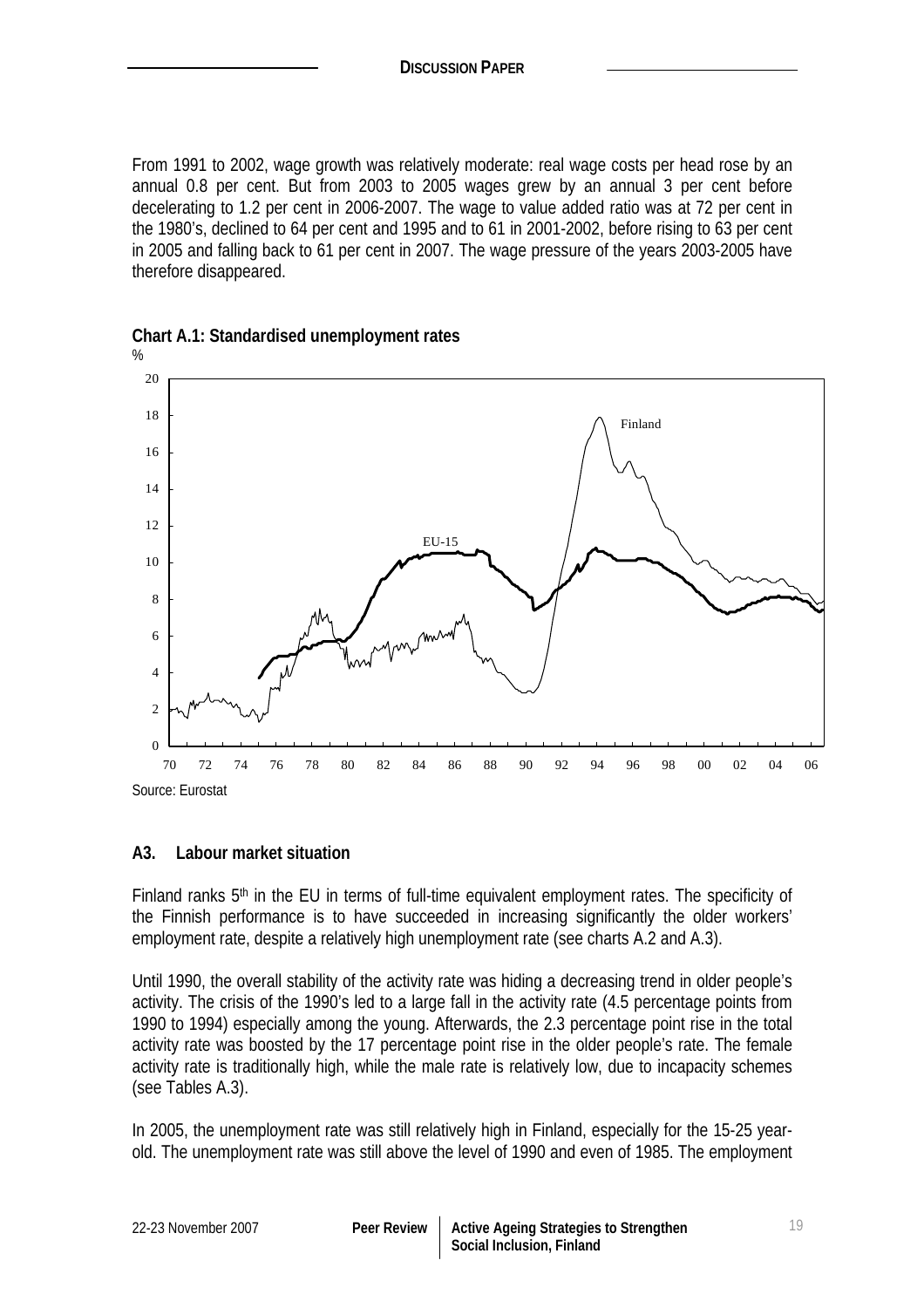rate had not reached yet its level of 1990. But the employment rate of the 55-65 is well above the level of 1990, whereas employment rates of the young and adults are well below.

Finland is therefore a successful example of answer to a large shock. The 1991-1994 crisis caused a strong rise in the unemployment rate, in particular among older people. The latter had very little opportunity to find a job because they were often low skilled, in declining sectors. They have been offered the possibility to retire early. Companies have been tempted to lay-off older workers because they could leave under favourable financial conditions. A spiral of destruction of 55-64 jobs has thus occurred. Since 1999, a better labour market situation has helped older people to keep a job. This strategy was however paid by a relatively high unemployment rate, especially for the 55-59 year old.



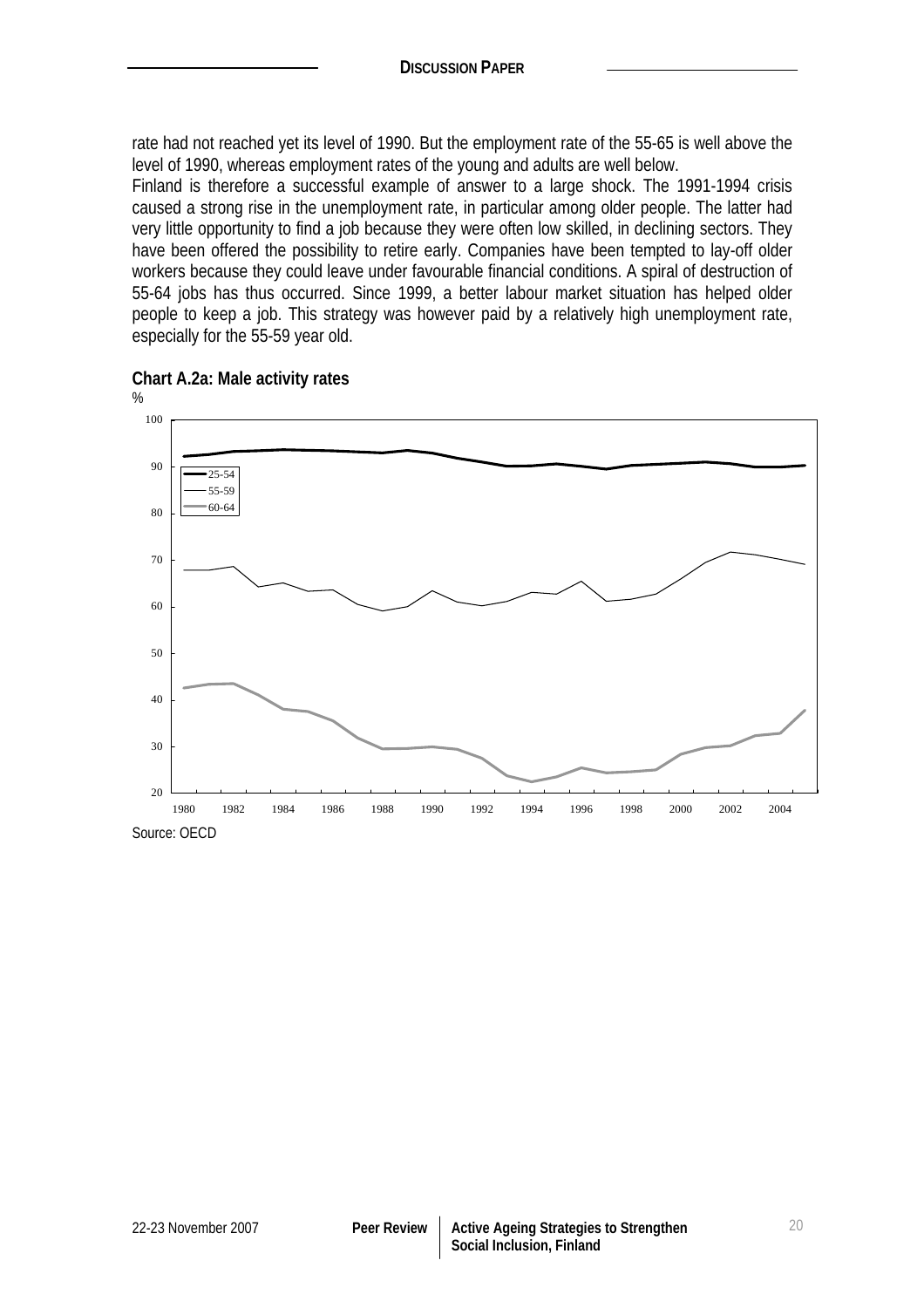

**Chart A.3a: Male unemployment rates** 



Source: OECD.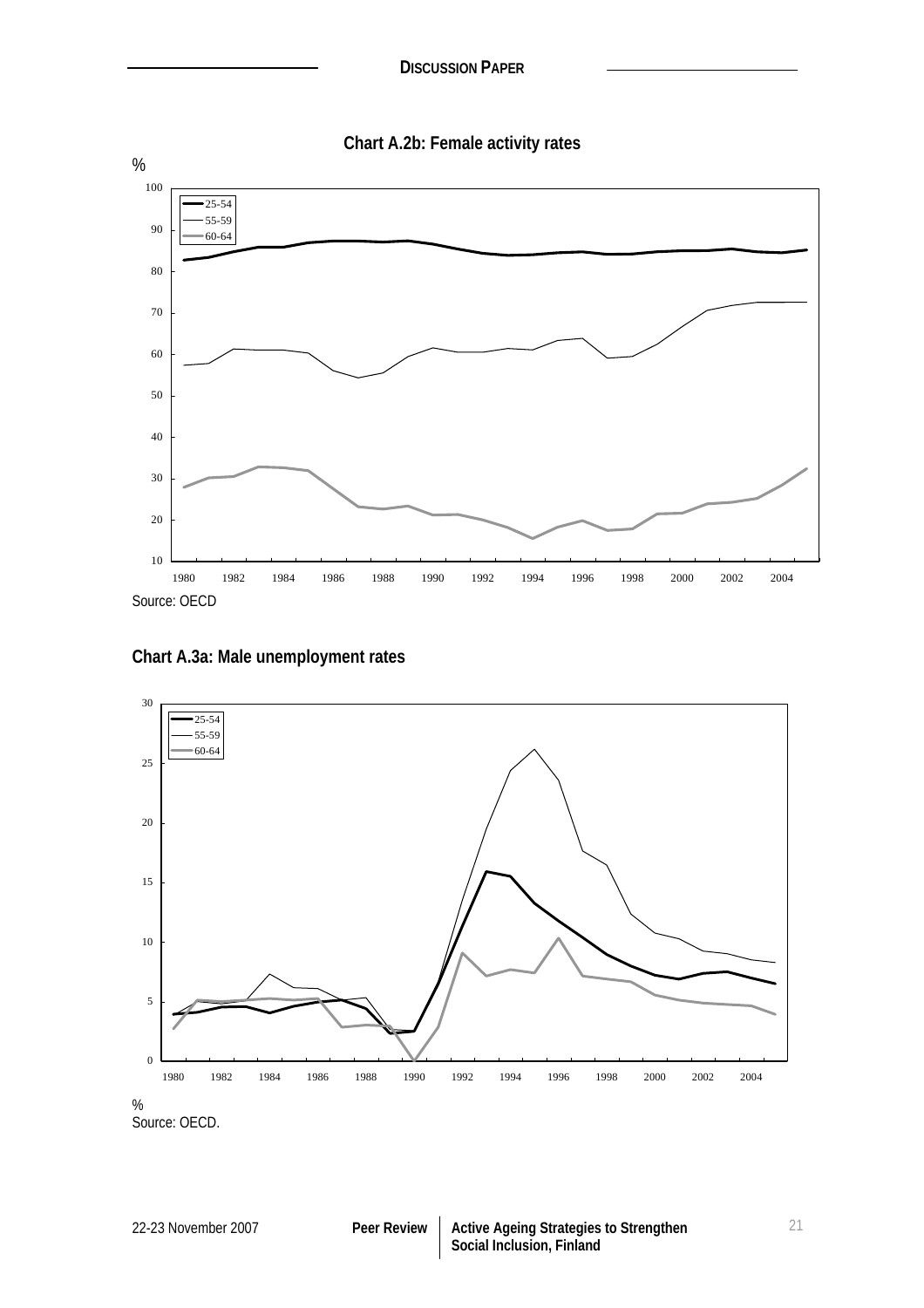

**Chart A.4b: Female unemployment rates**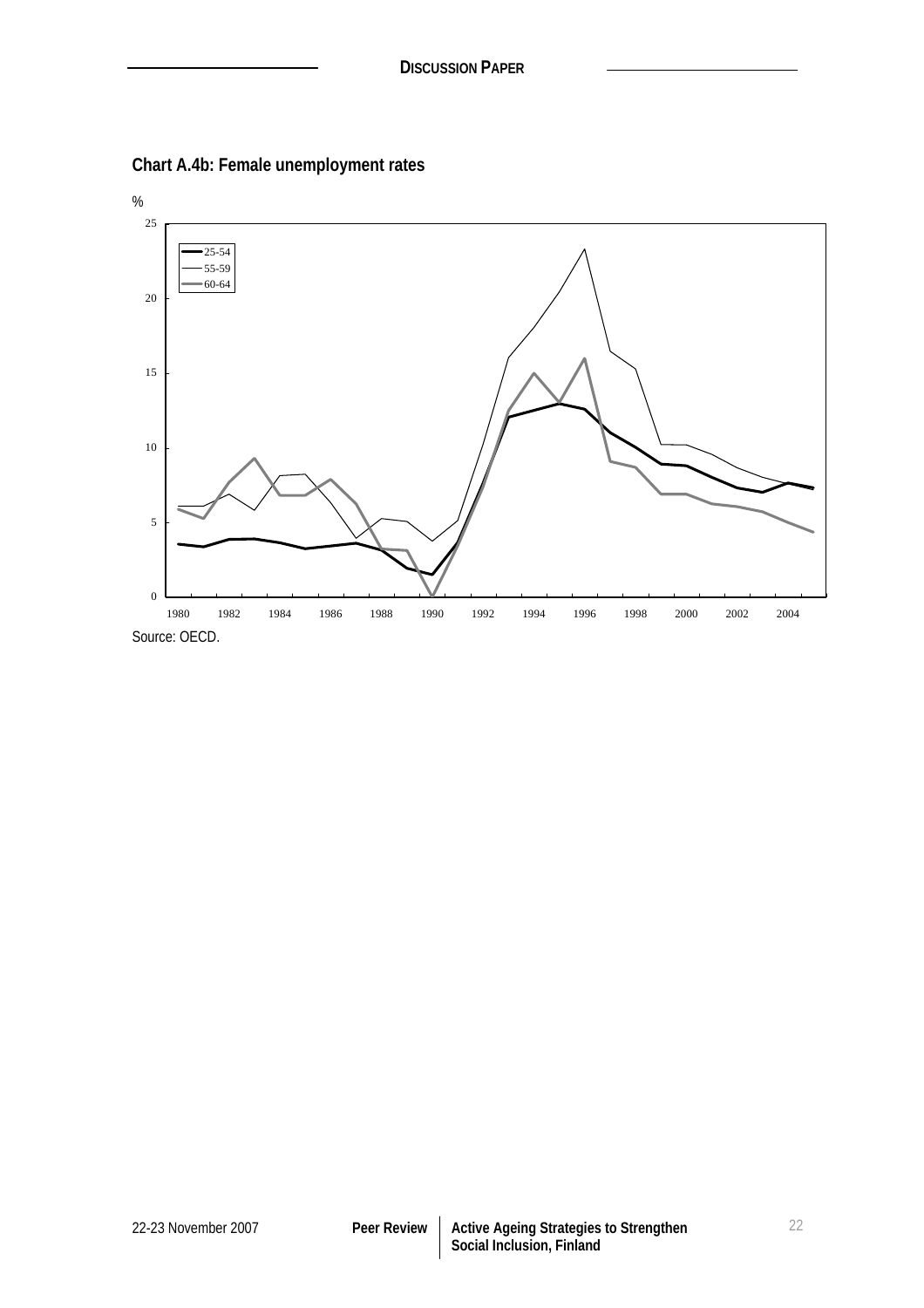|                     | <b>Activity rate</b> |      |      |      |      |                |                |  |  |  |
|---------------------|----------------------|------|------|------|------|----------------|----------------|--|--|--|
|                     | 1985                 | 1990 | 1994 | 2000 | 2005 | France<br>2005 | Sweden<br>2005 |  |  |  |
| Global              | 76.2                 | 76.5 | 72.0 | 74.3 | 74.3 | 69.1           | 80.1           |  |  |  |
| M15-24              | 56.2                 | 58.1 | 43.5 | 50.4 | 47.9 | 37.3           | 32.5           |  |  |  |
| M25-54              | 93.5                 | 92.9 | 90.2 | 90.7 | 90.3 | 93.8           | 92.4           |  |  |  |
| M <sub>55</sub> -59 | 63.3                 | 63.4 | 63.1 | 66.0 | 69.0 | 66.1           | 87.4           |  |  |  |
| M60-64              | 37.5                 | 29.5 | 22.4 | 28.4 | 37.0 | 18.5           | 65.4           |  |  |  |
| $M65+$              | 10.6                 | 9.2  | 5.7  | 6.3  | 7.3  | 1.7            | 16.6           |  |  |  |
| F15-24              | 35.8                 | 39.4 | 25.0 | 30.4 | 50.2 | 29.9           | 41.1           |  |  |  |
| F <sub>25</sub> -54 | 86.9                 | 86.4 | 84.0 | 85.0 | 85.2 | 80.7           | 86.5           |  |  |  |
| F <sub>55</sub> -69 | 60.3                 | 61.5 | 61.0 | 66.7 | 72.5 | 56.0           | 81.7           |  |  |  |
| F60-64              | 31.9                 | 22.2 | 15.5 | 21.6 | 32.4 | 16.7           | 56.7           |  |  |  |
| $F65+$              | 4.8                  | 3.4  | 2.0  | 1.5  | 3.2  | 1.3            | 5.9            |  |  |  |

# **Table A.3: Some figures on the labour market situation in Finland**

|        |      | Unemployment rate |      |      |      |                |                |  |  |  |  |
|--------|------|-------------------|------|------|------|----------------|----------------|--|--|--|--|
|        | 1985 | 1990              | 1994 | 2000 | 2005 | France<br>2005 | Sweden<br>2005 |  |  |  |  |
| Global | 5.2  | 3.1               | 16.7 | 9.0  | 8.5  | 9.9            | 7.8            |  |  |  |  |
| M15-24 | 10.7 | 10.4              | 37.1 | 21.6 | 20.6 | 21.4           | 34.9           |  |  |  |  |
| M25-54 | 4.6  | 2.5               | 15.5 | 7.2  | 6.5  | 7.7            | 6.2            |  |  |  |  |
| M55-64 | 5.8  | 1.8               | 20.4 | 9.3  | 7.2  | 7.1            | 5.5            |  |  |  |  |
| F15-24 | 8.7  | 8.3               | 30.7 | 21.6 | 19.4 | 24.6           | 21.6           |  |  |  |  |
| F25-54 | 3.2  | 1.5               | 12.5 | 8.8  | 7.3  | 9.9            | 6.3            |  |  |  |  |
| F55-64 | 7.8  | 2.8               | 17.5 | 9.4  | 6.5  | 6.4            | 3.4            |  |  |  |  |

|                     | <b>Employment rate</b> |      |      |      |      |                  |                |                |  |  |
|---------------------|------------------------|------|------|------|------|------------------|----------------|----------------|--|--|
|                     | 1985                   | 1990 | 1994 | 2000 | 2005 | $2005 -$<br>1990 | France<br>2005 | Sweden<br>2005 |  |  |
| Global              | 72.2                   | 74.1 | 60.0 | 66.9 | 68.0 | $-6.1$           | 62.2           | 73.8           |  |  |
| M <sub>15</sub> -24 | 49.3                   | 51.5 | 27.4 | 39.5 | 38.0 | $-13.5$          | 29.3           | 41.5           |  |  |
| M25-54              | 89.2                   | 90.6 | 76.2 | 84.2 | 84.4 | $-6.2$           | 86.6           | 86.7           |  |  |
| M55-59              | 59.4                   | 61.8 | 47.7 | 58.9 | 63.2 | 1.4              | 61.1           | 82.7           |  |  |
| M60-64              | 35.6                   | 29.0 | 20.7 | 26.9 | 35.5 | 16.5             | 17.5           | 61.8           |  |  |
| $M65+$              | 10.6                   | 9.2  | 5.7  | 6.3  | 7.3  | $-1.9$           | 1.7            | 14.6           |  |  |
| F15-24              | 50.1                   | 52.2 | 28.5 | 40.0 | 40.5 | $-11.7$          | 22.5           | 43.9           |  |  |
| F <sub>25</sub> -54 | 84.1                   | 85.1 | 73.5 | 77.5 | 79.0 | $-6.1$           | 72.7           | 81.1           |  |  |
| F55-59              | 55.3                   | 57.0 | 50.0 | 59.9 | 67.3 | 10.3             | 52.2           | 78.8           |  |  |
| F60-64              | 29.7                   | 20.5 | 13.2 | 20.1 | 31.0 | 17.8             | 15.7           | 54.9           |  |  |
| $F65+$              | 4.8                    | 3.4  | 2.0  | 1.6  | 3.2  | $-0.2$           | 0.9            | 5.9            |  |  |

Source: OECD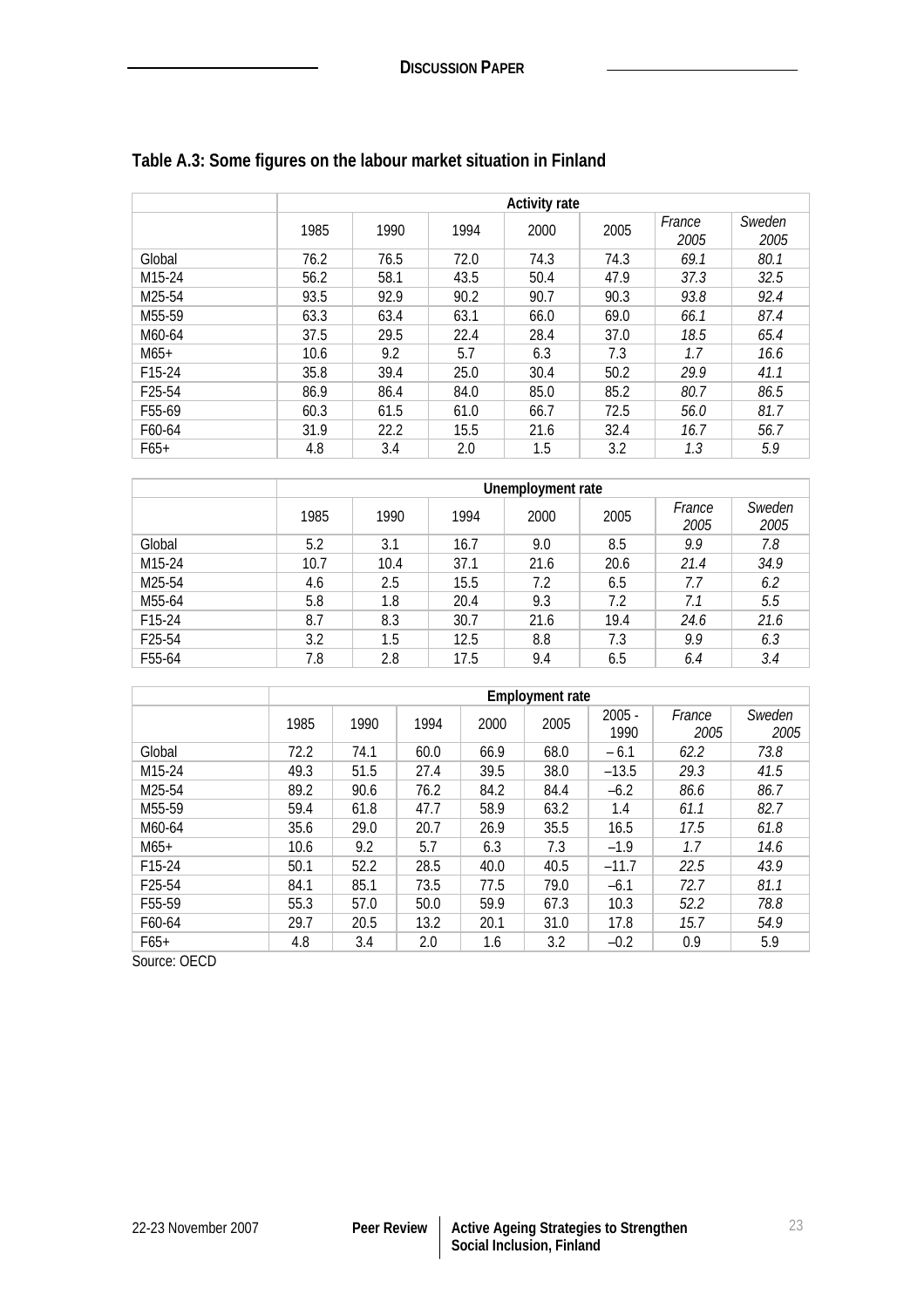### **A4. Ageing workers' jobs characteristics**

In Finland, the system of 'last in first out' is generally implemented. This system is *a priori* favourable to older people's employment. It is not stated as a law, but is often in collective agreements. However, the system can be questioned in practice because trade unions and employers can agree on firing first those who benefit from favourable benefits.

Since the early 1990's depression, job creation has occurred mainly in new sectors (electronic) and was very slow in traditional sectors. The return to employment of older workers remains relatively low. The rise in the employment rate since 1995 comes from lower unemployment (see Ilmakunnas and Takala, 2005).

Wage dispersion is relatively small in Finland. Seniority wage increase is relatively weak in Finland, especially for women. The average wage of men aged 50-54 would be 9 per cent higher than the average wage of men aged 30-34 (against 13 per cent in Germany), the figure would be 2 per cent only for women (8 per cent in Germany).

On the contrary, contributions to pension, incapacity and unemployment systems vary with the age, at least in companies with more than 50 employees: the rate rises from 18% for employees aged 22, to 23% for employees aged 48 and 26 for older than 52 year-old people (against 21.7% for companies with less than 50 employees). Moreover, since 1998, the effective rate accounts for the unemployment and incapacity allowances paid to the employees of the company. The modulation is total for companies with more than 1000 employees as concerns incapacity and partial for companies with between 50 and 1000 employees. As concerns unemployment contributions, the modulation is total for companies with more than 300 employees. This can lead companies to refrain from hiring people of a certain age or with some risks. But companies can be individually interested to maintain work ability of their employees and to avoid early pensions and understand better the importance of a global policy of maintaining older people in economic activity. Since 1999, the last employer of a worker aged over 50 shares the risk with former employers (within a limit of 3 years).

Employability is generally considered to be maintained through vocational training, which would be a prerequisite for working longer. It is true that the correlation is observed in Scandinavian counties, but the Netherlands and the UK cannot be taken as examples in this respect (see Table A.4). Paradoxically the EU country where vocational training is the more important is Austria and Austria has poor performances in terms of older people's employment.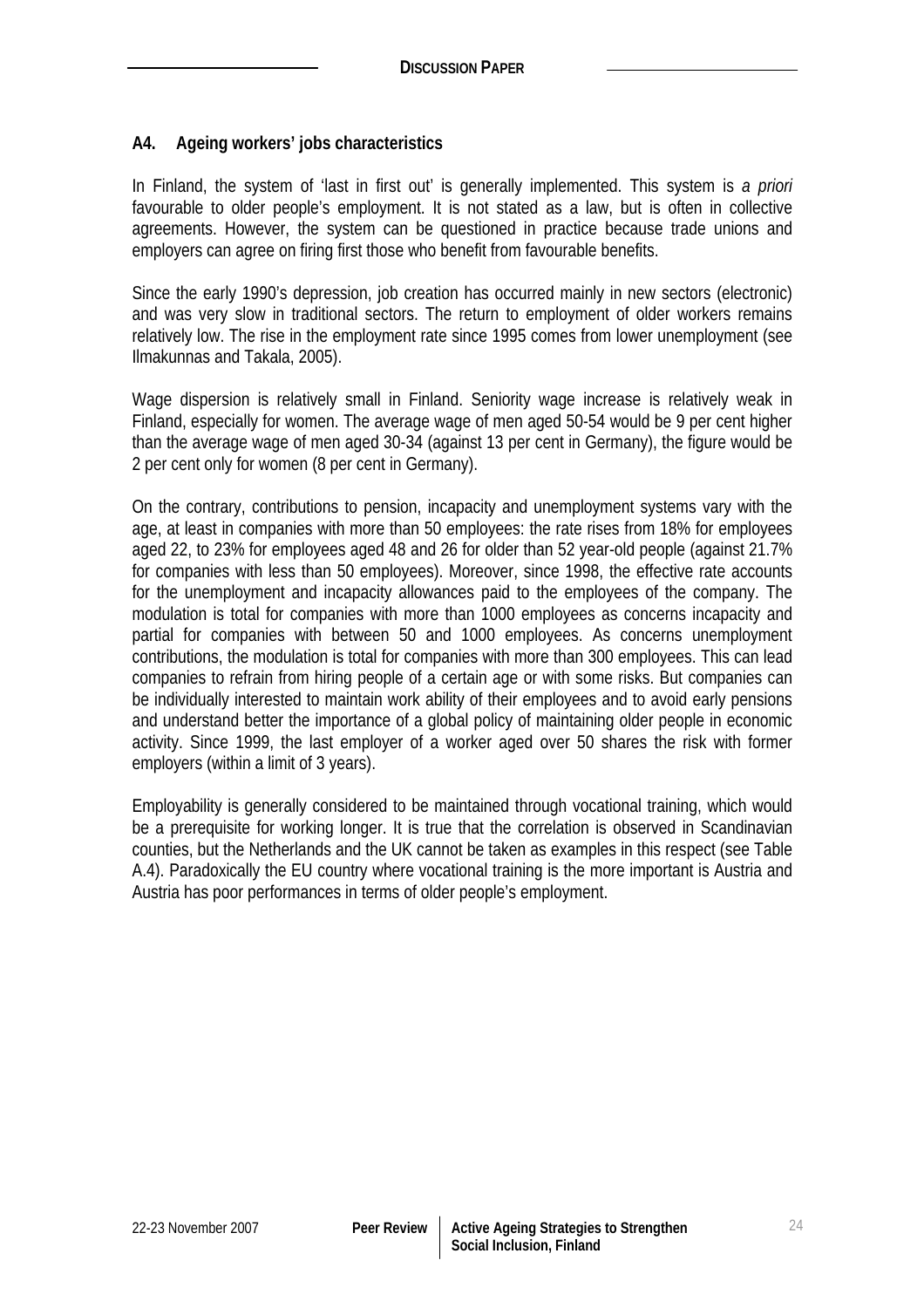|                        | 35-44 | 45-54 | 55-64 | Total |
|------------------------|-------|-------|-------|-------|
| EU-25                  | 45    | 40    | 30    | 42    |
| Austria                | 88    | 87    | 93    | 89    |
| Denmark                | 83    | 80    | 72    | 80    |
| Finland                | 82    | 76    | 66    | 77    |
| Sweden                 | 74    | 71    | 62    | 71    |
| France                 | 55    | 51    | 32    | 51    |
| Italy                  | 52    | 47    | 35    | 49    |
| Germany                | 45    | 41    | 32    | 42    |
| Netherlands            | 44    | 39    | 30    | 42    |
| Belgium                | 45    | 41    | 27    | 42    |
| UK                     | 42    | 39    | 23    | 38    |
| Spain<br>$\sim$ $\sim$ | 26    | 20    | 14    | 25    |

### **Table A.4: Participation rate to vocational training, according to age**

Source: Eurostat (2006).

One of the reasons of the success of longer working life could be the rapid increase of educated people in the 55-64 age group. University graduated people were 22% of the age group in 1995, 32% in 2000 and 34% in 2005. Conversely, Finland has refused to introduce a strategy of subsidising unskilled jobs, in order to avoid job creation without career prospects. However, there are subsidies for employing long-term unemployed people that may benefit also to older unemployed people.

Part time work is relatively rare in Finland for 30-50 year old people, especially for women. On the contrary a significant part of 55-64 year old switches from full to part time, in particular among men, which results from the existence of part-time retirement (see Table A.5).

#### **Table A.5: Part-time work**

| %, 2005          |                      | 30-49                     |              | 55-64 |  |  |
|------------------|----------------------|---------------------------|--------------|-------|--|--|
|                  | Finland              | EU-15                     | Finland      | EU-15 |  |  |
| Men              | $\sim$ $\sim$<br>J.J | 4.,                       | 7.6          | 10.4  |  |  |
| Women            | 12.0                 | $\sim$<br>$\sim$<br>ے، رن | າາ າ<br>52.Z | 42.0  |  |  |
| Course: Eurostat |                      |                           |              |       |  |  |

Source: Eurostat.

The European Working Conditions Survey provides elements of comparison on the opinions of workers on their working conditions even if one needs to be cautious in interpreting the survey (see Table A.6). Countries implementing measures so that people work longer are also the countries where workers feel they are being asked to give their opinion about the organisation of their work. This is the case for Finland. The answer on health at work shows contradictory results: workers complain most about their working conditions in Scandinavian countries, although it is in these countries that the governments and social partners care most of the issue. It is also in Scandinavian countries that workers declare most to be absent from work for medical reasons. In some countries – France, Belgium, Spain – many employees judge they will not be able to work until 60; it is the opposite in Scandinavian countries and in particular in Finland.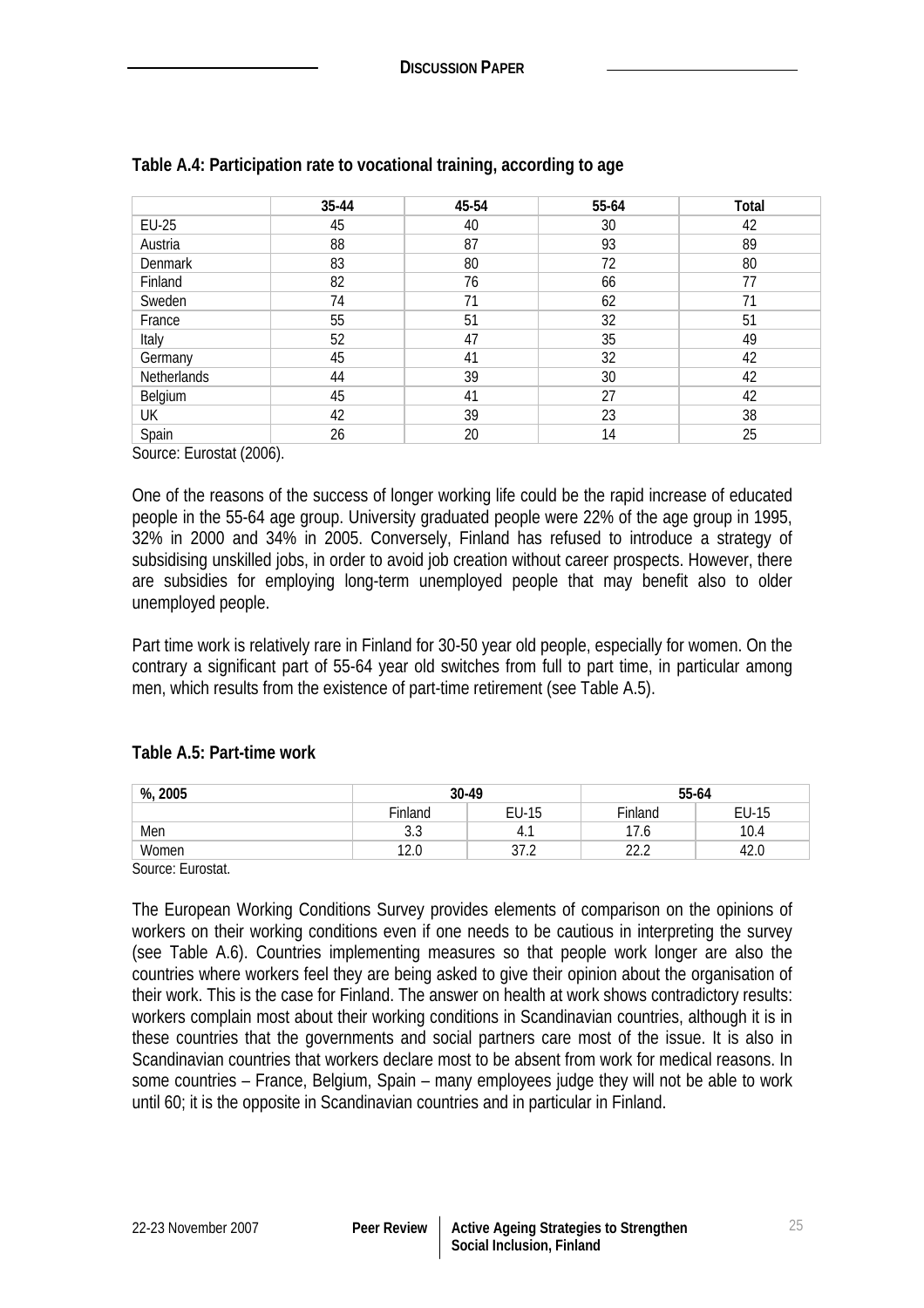|                    | Consulted about<br>his work<br>organisation | Work affects<br>his health | Able to do<br>the same<br>jobs at 60 | Absent for<br>healthproblems<br>in the previous<br>year | Satisfied with<br>his working<br>conditions |
|--------------------|---------------------------------------------|----------------------------|--------------------------------------|---------------------------------------------------------|---------------------------------------------|
| EU-15              | 47                                          | 31                         | 61                                   | 23                                                      | 85                                          |
| Sweden             | 60                                          | 57                         | 70                                   | 28                                                      | 85                                          |
| Denmark            | 54                                          | 44                         | 69                                   | 33                                                      | 93                                          |
| UK.                | 52                                          | 21                         | 64                                   | 23                                                      | 93                                          |
| Finland            | 72                                          | 43                         | 65                                   | 45                                                      | 84                                          |
| <b>Netherlands</b> | 83                                          | 25                         | 72                                   | 34                                                      | 89                                          |
| Germany            | 42                                          | 23                         | 74                                   | 28                                                      | 89                                          |
| France             | 43                                          | 27                         | 49                                   | 19                                                      | 82                                          |
| Italy              | 37                                          | 39                         | 60                                   | 25                                                      | 76                                          |
| Belgium            | 58                                          | 29                         | 52                                   | 20                                                      | 83                                          |
| Austria            | 48                                          | 32                         | 60                                   | 21                                                      | 90                                          |
| Spain              | 39                                          | 36                         | 54                                   | 14                                                      | 79                                          |

#### **Table A.6: Working conditions**

Source: Fourth European Working conditions Survey (2005).

# **Annex B. The Finnish pension system and its reforms**

#### **B1. The Finnish system**

The Finnish pension system has two pillars: a national income-tested pension and a mandatory earnings-related pension. The system has gone through successive reforms since 1993, the last reform having been introduced in 2005.

#### *a) The national pension*

The national pension is paid to people older than 65 and having lived in Finland for at least 40 years. It amounted in 2005 to 16% of total pensions. It was formerly universal; it is now a flat means-tested pension. For an individual without any other resources, it represents now around 30% of the net average wage, i.e. 505 or 485 Euros per month depending on the area of residence in 2005, which is relatively low but is complemented by housing benefits (352 Euros in Helsinki) and sometimes by long-term care allowances. The pension decreases with the amount of other incomes (at a rate of 50%) and becomes nil for incomes above 724 Euros. The national pension does not prevent the fall into poverty in statistical terms (incomes below 60% of the median households' incomes). Moreover it is indexed on prices only. Only 8% of pensioners receive the national pension at a full rate, 52% part of it.

This pension could reduce the gains to remain economically active for low wage earners, or workers with low numbers of working years. This is why the fraction of the contributory pension entitled from 63 is no more accounted for in the calculation of the national pension.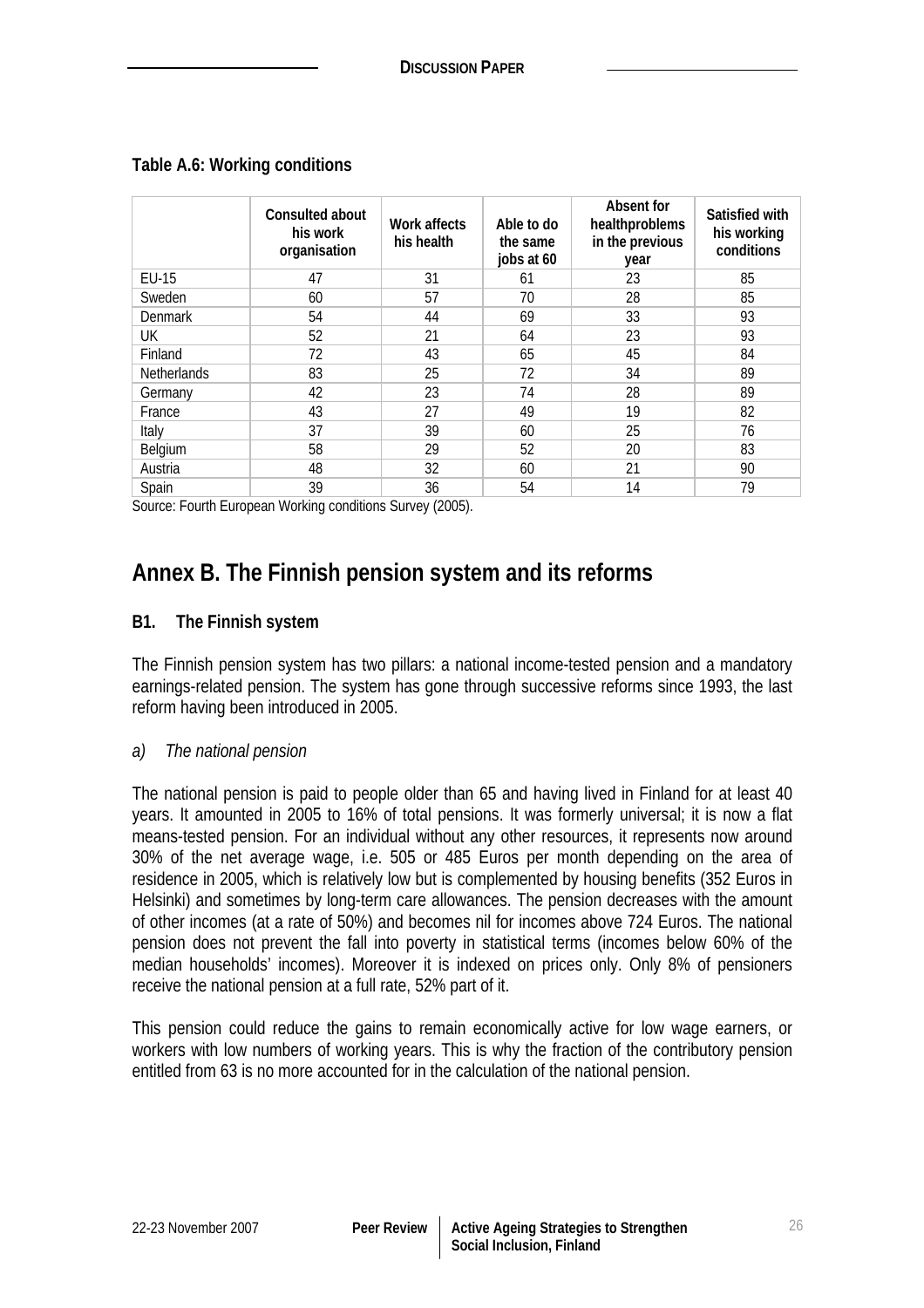## *b) The earnings-related pension*

The earnings-related pension system covers all economically active people. Until 2005, its objective was to ensure a replacement rate of around 60% to workers with full careers. The pension rate was then 1.5% per year between 23 and 60; 2.5% between 60 and 65. The pension was thus 55.5% of the wage after 40 years of contributions for an individual retiring at 60. The replacement rate was 60% as a maximum, which was cancelling any gain to remain in employment after 62 for almost all active people. The calculation of the pension was based on the 10 best years, and the acquired rights were revaluated with an index 50% based on price inflation and 50% based on wage growth. For pensions, the indexation index was 20% based on wages and 80% based on prices.

The employees' contribution rate is 4.6%. The average employers' contribution rate is 16.8% but varies according to the fund where the company contributes.

The contributory pensions system has two specificities. Although mandatory and defined benefit, the system is managed by private funds (there are around 60 of them) which can be insurance companies, pension funds specialised by profession or company funds. These funds compete in offering the same service at the lowest cost: funds succeeding to make profitable investment can offer contributions' rebates to companies. The system is coordinated by the *Finnish Centre for Pensions* (ETK), which calculates pensions' rights and ensures the portability of the rights.

The system is a mix of a pay-as-you-go system and pension funds. Pensions are defined under rules set at the national level and do not fluctuate with investment earnings. The principle is that pension funds must cover in permanence a third of the rights acquired between the age of 23 and 54 for the proportion of pensions to be paid after 65. Funds must always have capitalized the corresponding capital, using official mortality tables by sex and age, future rights being actualised at the rate of 3%. Funds have to pay the corresponding pension. On the contrary, the remaining part of pensions (pensions paid before 65 and 2:3 of pensions paid after 65 is financed by contributions to the pay-as-you go system and is mutualised under the auspices of the *Finnish Centre For Pensions* (ETK). This system has pernicious effects: contribution rates vary with age and sex. Women contribute on average 0.8 percentage point more than men. The total average contribution rate increases from 18% for an employee aged 22, to 23 aged 48 and 26 after 52.

The legal pension age was 65 but there were a number of early retirement schemes that were extensively developed in the 1980's as a solution to the job crisis in the industrial sectors (see Table B1):

 Incapacity benefit can be paid to people aged 15-64. It is entitled under medical and social criteria, accounting for the possibility of the individual concerned to find a job accounting for his age, his profession, educational background and place of residence. Incapacity benefits amount to 3.5% of GDP, as compared to 2.5% in the EU-15 and 1.5 in France. The important size of incapacity benefits in Finland generates surprising results if one looks at the results of labour force survey on handicap. In the EU-15, it is in Finland that the share of people declaring they suffer from a chronic health problem or have a handicap is the highest: 32.2% of people aged 16- 64 against 16.4% in the EU-15 and 6.6% in Italy. Also, while life expectancy is in Finland at the EU-15 level, i.e.78 years, life expectancy in good health is only 57, against 65.2 in the EU-15, and is the lowest of EU-15 countries (see table B2).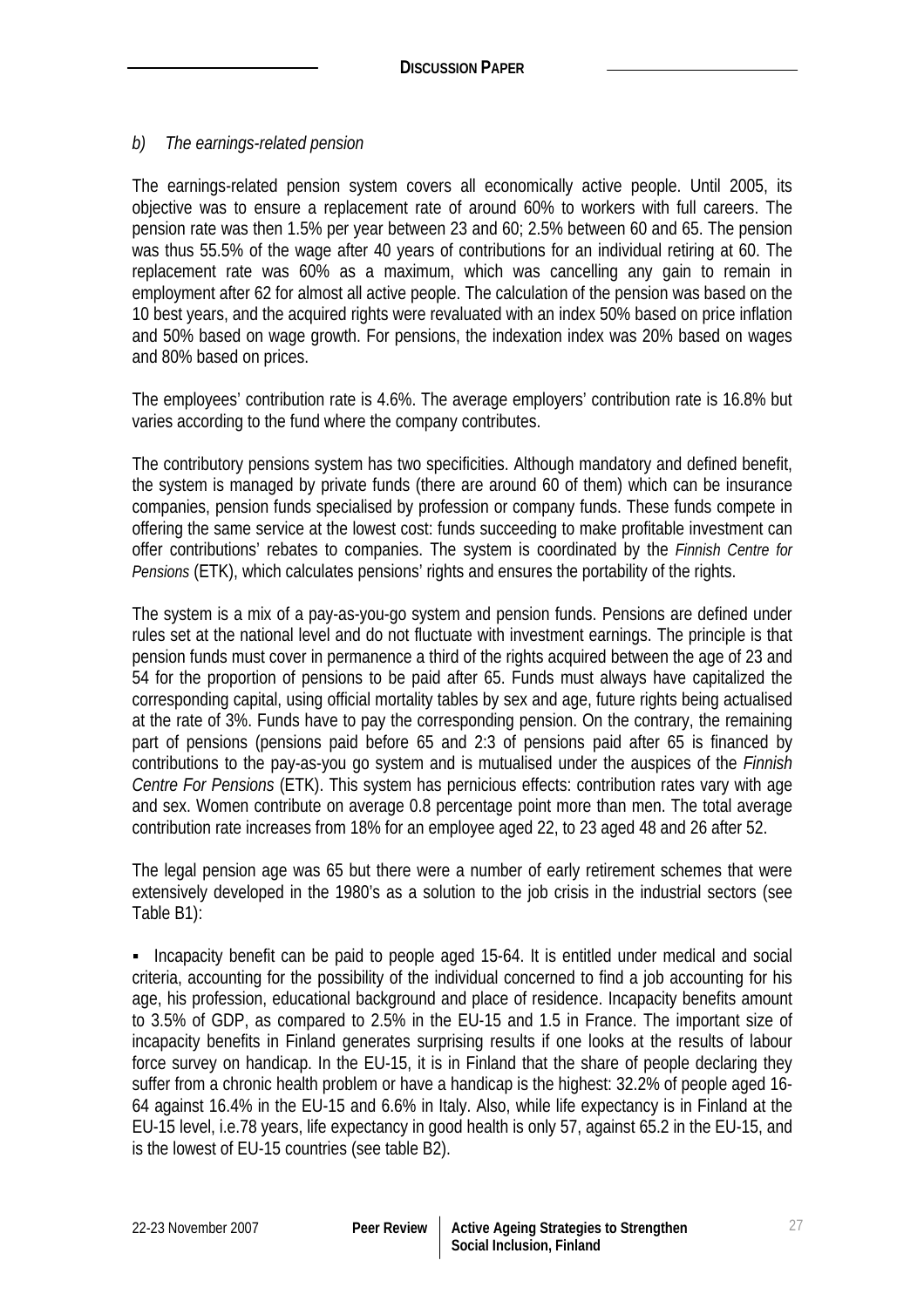*An* early individual pension was entitled to people aged 58-64 with a long professional career or a reduced ability to work. Medical criteria are less strict than for the incapacity benefit.

 The unemployment benefit was entitled to the unemployed aged 60-64 having been unemployed for at least 2 years.

 Unemployed people aged 55-60 were entitled to an unemployment allowance for two years, that could be paid until the age of 60, when people could be entitled to an unemployment pension (so called pipeline system). The benefit was 55% of past wage.

 An individual early retirement pension could be received from 60. But the retirement pension was reduced by 0.4% per month between the retirement age and 65.

People aged 58-64, taking a part time job were receiving *a part-time pension.*

|                                     | 55-59 | 60-65 | $+65$ |
|-------------------------------------|-------|-------|-------|
| Employed                            | 50.8  | 19.4  | 2.0   |
| Unemployed                          | 9.1   | 1.3   | 0.0   |
| Retired                             | 1.6   | 12.8  | 90.0  |
| Early-retired                       | 0.1   | 5.4   | 5.2   |
| <b>Disability</b>                   | 17.3  | 23.6  | 0.0   |
| Individual early retirement pension | 1.6   | 13.2  | 0.0   |
| <b>Unemployment Pension</b>         | 0.0   | 17.0  | 0.0   |
| Part-time pension                   | 1.6   | 2.0   | 0.0   |
| Agricultural regime                 | 1.9   | 4.4   | 2.8   |

Source: ETK (1998).

#### **Table B.2: Health Conditions in the EU**

|                | % of the working<br>population with LSHPD* | Good health Life<br>expectancy | Life expectancy |
|----------------|--------------------------------------------|--------------------------------|-----------------|
| Belgium        | 18.4                                       | 69.2                           | 78.1            |
| Denmark        | 19.9                                       | 60.9                           | 77.4            |
| Germany        | 11.2                                       | 64.7                           | 78.4            |
| Greece         | 10.3                                       | 68.4                           | 78.9            |
| Spain          | 8.7                                        | 70.2                           | 80.0            |
| France         | 24.6                                       | 63.9                           | 79.8            |
| Ireland        | 11.0                                       | 65.4                           | 78.3            |
| Italy          | 6.6                                        | 74.4                           | 79.9            |
| Netherlands    | 25.4                                       | 58.8                           | 78.6            |
| Austria        | 12.8                                       | 69.6                           | 79.0            |
| Portugal       | 20.1                                       | 61.8                           | 77.7            |
| Finland        | 32.2                                       | 56.5                           | 78.5            |
| Sweden         | 19.9                                       | 62.2                           | 80.2            |
| UK             | 27.2                                       | 60.9                           | 78.2            |
| Czech Republic | 19.2                                       | 63.3                           | 76.0            |
| Hungary        | 11.3                                       | 57.8                           | 72.8            |

\* Long standing health problem or disability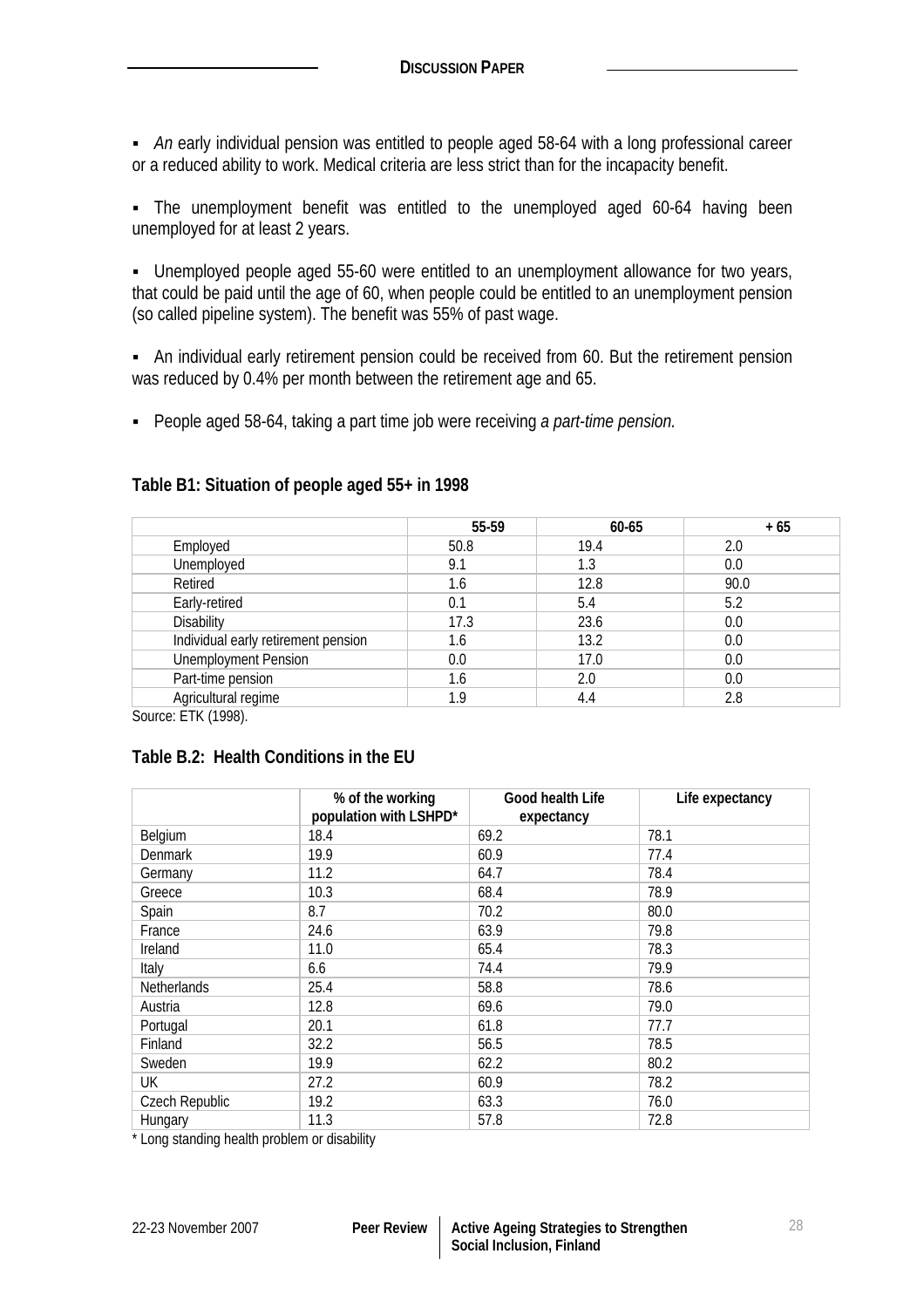For people fired at over 50, unemployment benefits, incapacity pensions and unemployment pension at partly paid by the last employer. The part paid by the company is 0 for companies with less than 100 employees and rises to 80% for companies with more than 800 employees. On the one hand, this is an incentive for companies to take care of maintaining the employability of their workers. On the other hand, it may be a disincentive for them to hire people older than a certain age. From 2007, these costs will be shared by the last three employers.

### **B2. The reforms before 2005**

Until the depression of the early 1990's, the policy implemented in terms of pensions was rather to raise the pensions' level and facilitate early retirement. Early retirement strategies were matching the desire of companies to reduce wage costs and to easily adjust the number of their employees. These strategies were also matching the desire of workers, in that they were reducing the risk of unemployment for adult workers and were transferring it to older workers, who received in counterpart favourable retirement conditions. This was the almost only possibility to tackle the issue of deindustrialisation. Even if this policy was questioned in the 1980's, the governments were not able to reform it due to the high level of unemployment and the popular support for these measures. According to Gould and Saurama (2003), most early-retired people were happy to be retired, because they were no more at the risk to lose their job and did not have to face difficulty in their job for physical reasons (contradiction between a more intensive work and the reduction of their intellectual abilities) and intellectual reasons (contradiction between limited education and a more demanding technical progress). The recession aggravated the situation of the labour market further and increased the need for companies to get rid off an excess of labour force. It led the government to try and reduce wage costs and raised the issue of the long-term sustainability of the system. Thus, after the recession, reforms were introduced with a view to cut spending and postpone the retirement age. Finland must move from early exit culture to the policy of active ageing (Gould and Saurama, 2003)

The 1993-1994 reforms introduced employees' contributions (at the rate of 3%) and it was decided that future rises in contributions would be paid half by employees, half by employers. Pensions' rules in the public sector were brought in line with those in the private sector. The early retirement rules were toughened: the age required for early individual pensions rose from 55 to 58. The minimum age for unemployment pensions rose to 60. The pension rate rose from 1.5% to 2.5% for active people aged 60-65 as an incentive to work longer (although the ceiling of the replacement rate meant that a worker with a full career had little financial incentive to work after 62).

In 1996, it was decided that pensions would progressively depend on the wages of the last 10 years (instead of the last 4). The national pension was means-tested. The accrual pension rate for early retired workers or workers in incapacity was cut to 1.2% between 50 and 60, to 0.8 between 60 and 65. The system of double indexation was introduced: pensions and wages considered for the calculation of pensions were no more indexed on gross wages but on prices and net wages. The indexation is only 20% of wages for pensions and 50% for wages taken in account.

In 1997, the *pipeline* was shortened: it could start only from 55, instead of 53 previously.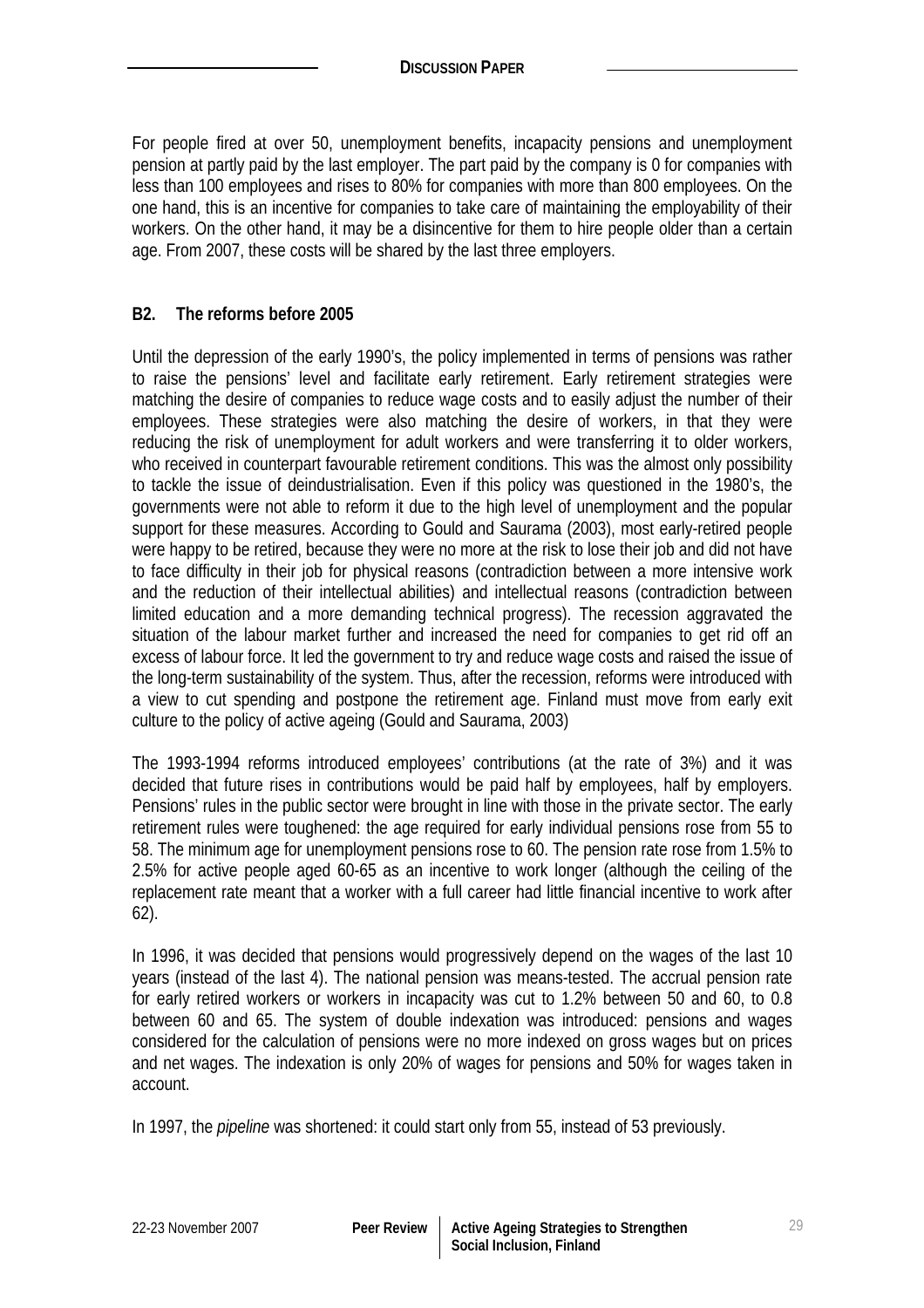In 2000, the minimum age for being entitled to the individual early retirement pension was raised from 58 to 60 for people born after 1944. Receiving an unemployment pension was made more disincentive en terms of future pensions. The Employment public service was asked to find jobs for the 55-60 year old instead of inciting them to move into early retirement schemes.

In the 1995-2002 period, the strong rise of activity among the 55-60 age group (16 percentage points, instead of 5 for the 30-50 year-old) was accompanied by a strong reduction in the number of incapacity pension recipients (-4.5 percentage points), unemployment allowances recipients (- 10 points). Activity rose less rapidly among the 60-64 (8 percentage points). The cut in incapacity pensions (16 points) generated a rise in the number of unemployed (2 points) and unemployment pension recipients (5 points).

## **B3. The 2005 reform**

The principles of the 2005 reform were agreed by social partners in 2001. The precise content of the reform was set out in an agreement of social partners in September 2002, enacted by the Parliament in February 2003 and introduced in 2005. The objective is to bring the effective retirement age (59) more in line with the legal retirement age (65). Trade unions have accepted this objective in exchange of some rise in the level of pensions.

The retirement age is now flexible between 63 and 68. With the reform, the starting age for calculating pensions is lowered from 23 to 18 year-old. The accrual pension rate is 1.5% per year between 18 and 53, 1.9% between 52 and 6 and 4.5% between 63 and 68. Pension is now calculated on the basis of all wages earned in the whole career and the ceiling for pensions (previously 60%) is abolished. Years in education (in the limit of 5) and time off to care for children below 3 are now taken into account, although on the basis of a 500 Euro per month wage. Pension is thus 64% of the wage after 40 years of contributions for a retirement at 62, 91% after 46 years of contributions for a retirement at 68.

In the calculation of the pension, acquired rights are revaluated according to an index 20% based on consumer price inflation, 80% based on wages<sup>5</sup>. Pensions are 80% indexed on prices, 20% indexed on wages.

The employees' contributions rate is 4.4% for people below 53, 5.6% from that age. The future rises in contributions rates will be shared half by employees, half by employers. Rates are expected to rise strongly: by 6 percentage point before 2030, of which 3 percentage points are already planned before 2013.

A new mechanism has been introduced so as to cut the level of pensions in relation with the lengthening of life expectancy. The mechanism will start to be enforced in 2010 and is expected to cut pensions by 5% in 2020, 10% in 2040 under constant number of years worked. This cut should be offset by a 7 month lengthening of time worked in 2020, 17 months in 2040.

To reach the agreement of trade unions, the reform increases significantly the replacement rate for pensioners having a full career, who will agree to postpone their retirement age, all the more that education and care years are taken into account into the calculation of the career. There is a

 $\overline{a}$ 

<sup>5</sup> A better indexation system as compared to the rules prior 1995 is part of the concessions done to get the agreement from trade unions.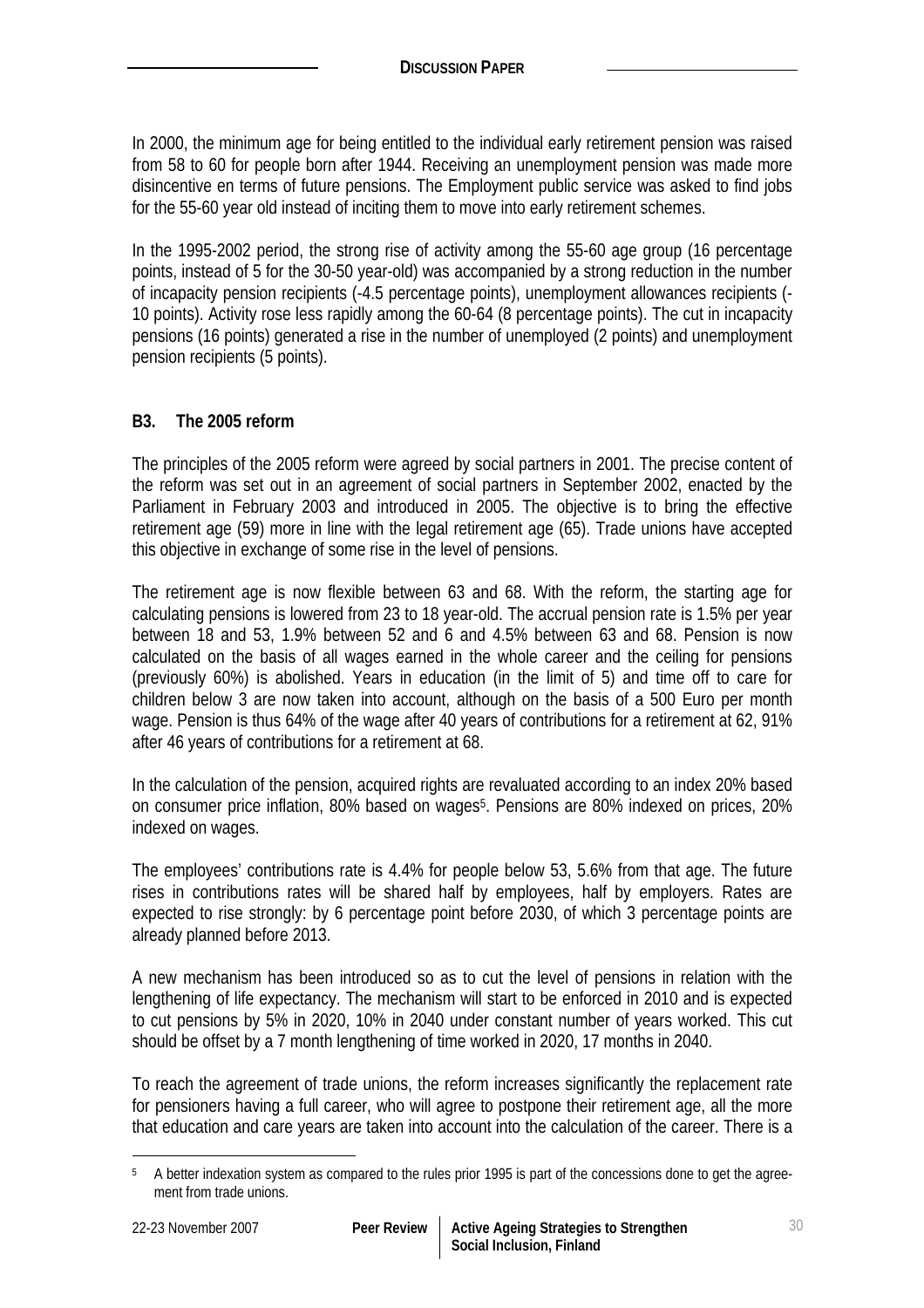risk that the reform favours managers (since years in education are taken into account) at the expense of blue-collar workers who will not be able to work longer. The 2005 reform is expected to be accompanied by measures to favour the supply of jobs for the 62-68 year-old and working conditions giving workers the desire and the possibility to work until 68.

Early retirement schemes have been reduced (see Table B.3):

- Early old-age pension is possible at 62 only.
- The national pension is cut by 0.4% per month of early retirement; the contributory pension by 0.6%. Pensions increase by 0.4% per month worked after 65 (for the national pension) or 68 (for the contributory pension).
- The individual early retirement pension is abolished (but disability pensions will be given more easily after 60, accounting for social factors).
- People born after 1950 can join the pipeline scheme from 57 instead of 55.
- Unemployment pensions will be progressively abolished (between 2009 and 2014). People aged 60-65 will be entitled to unemployment benefits for a longer period.
- **Entrance in part time pension schemes will be possible from 58 instead of 56.**

|                                        | Recipients<br>in 2004<br>among the 55-64 in % | Age in 2004 | 2005 reform          |
|----------------------------------------|-----------------------------------------------|-------------|----------------------|
| Early old-age Pension                  | 0.2                                           | 60-64       | 62                   |
| Disability pension                     | 23.1                                          | 16-64       | More easily after 60 |
| Individual early retirement<br>pension | 0.4                                           | $60 - 64$   | Abolished from 2009  |
| Unemployment pension                   | 7.9                                           | 60-64       | Abolished from 2009  |
| Pipeline                               | 5.8                                           | 55-64       | $57-65$              |
| Agricultural regime                    | 1.7                                           | 55-64       |                      |
| Part-time pension                      | 5.4                                           | 56-64       | 58-68                |
| Total                                  | 44.5                                          |             |                      |

#### **Table B.3: The 2005 reform of early-retirement disposals**

Source: ETK.

Part time pensions schemes, unemployment pensions and pipeline are controlled and financed by companies. The incapacity pension is given on the basis of the general practitioners' proposal and acceptance by the pension company. In 2005, the rejection rate was 20% for the 55-59 yearold; 7% for the 60-65 year old. Access conditions to this scheme seem easy.

OECD has made several proposals (2004, 2006): making a clear difference between on the one hand unemployment and incapacity pensions and on the other hand retirement pensions. The OECD suggests for instance to abolish all pipeline schemes, by limiting strictly the number of unemployment allowances years to 2 and by avoiding to soften the eligibility criteria for incapacity pensions after 60. But what to do if unemployed older than 60 workers cannot find a job? The OECD criticizes the fact that years in education and care are taken into account. It is also critical on the point that social contributions increase with the age.

It is too early to have an exact picture of the impact of the 2005 reform. The reform provides strong incentives for people to work until 68, the level of pensions is risen albeit leaving the possibility to reduce it owing the longevity factor. According to the ETK, the global employment rate will rise from 67% in 2003 to 69 in 2050; the reform will allow the rate to reach 71%. The effective retirement age would increase by 3 years until 2050 (instead of 1.5 years).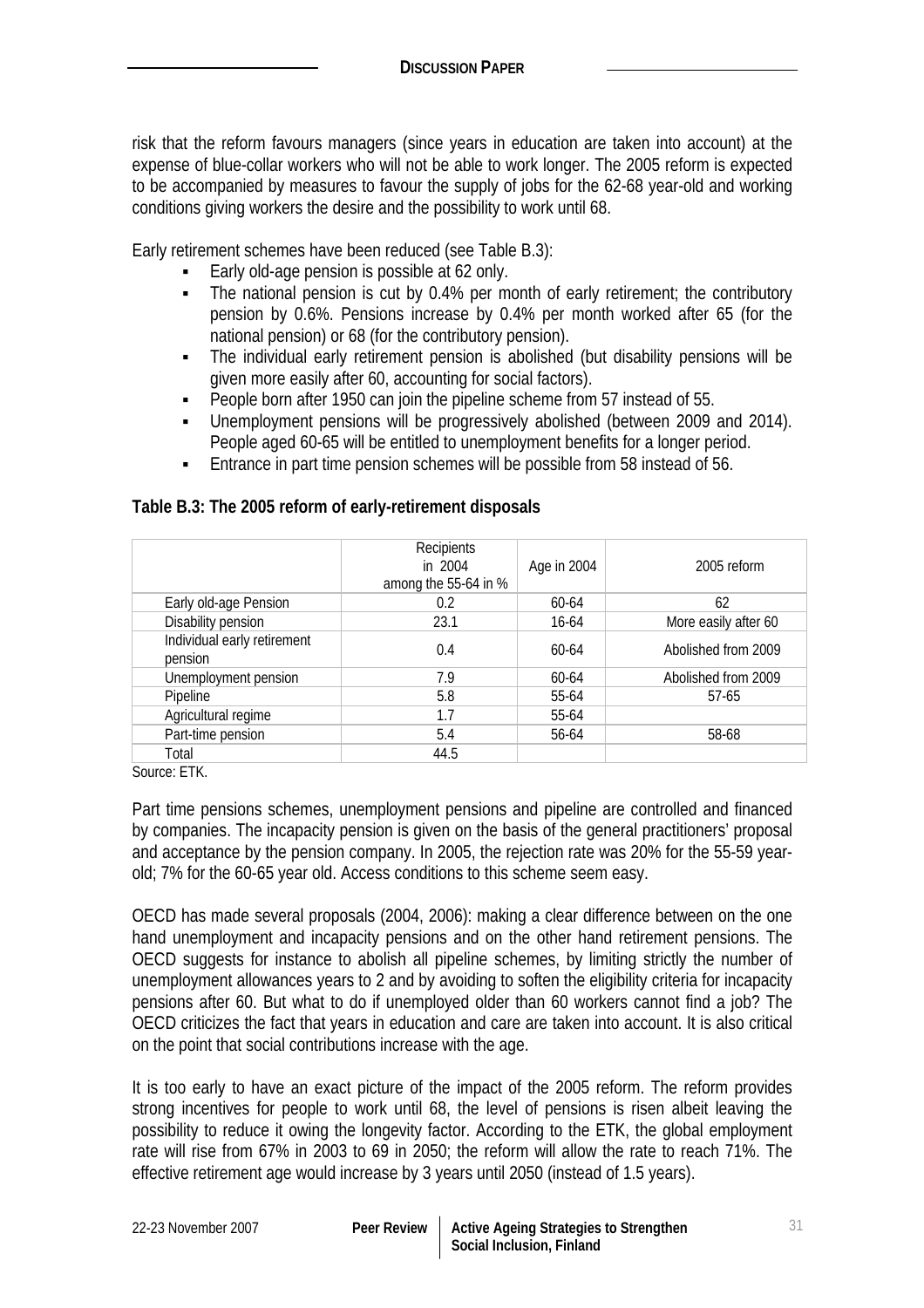However, Börsch-Supan (2005) considers that the system is too complicated, that the expected rise in social contributions will have a negative impact on Finnish competitiveness, fears that early retirement schemes will continue to be too extensively used (the pipeline, in particular) and that the Finns will consider that the normal retirement age is the minimum age entitling to pension (63) and not the maximal age (68).

Gould (2006) shows that the ability to work longer increases when the worker is in good health, knows his job well and is highly qualified, but also depends on individual choices related to job security. From 55, workers must chose between making efforts to remain in employment or prepare to early retirement. Opting for the first choice will be easier if the worker thinks he is not at risk of losing his job. There is a risk that the reforms increase inequalities in terms of retirement, all the more that there is no guarantee of full-employment especially for manual workers. Kunz (2005) expresses the same worry. According to Redor (2003), the employment of manual workers in the industry is rare above 59. Retiring at 64-65 can apply only to services or trade sectors, financial companies. The problem of inequalities in face of retirement remains.

According to the 'working conditions' survey of 2003, 15% of Finnish people intend to retire between 57 and 59, 32% at 60, 28% between 61 and 63, 25% between 64 and 65, 2% after 65 (see Forma *et al.,* 2006). 26% say that their willingness to work after 63 will be increased by the financial incentives introduced by the pension reform. 15% consider working after 68. Workers are more likely to retire later when they are highly educated and in good health, when they have no private insurance, have started to work late, when their job is not painful, when they are satisfied with their job, when they have a good relationship with their boss and live alone. But a large number of workers wish to retire 'as soon as possible'.

According to a survey implemented in 2005 (Tuominen *et al.,* 2005 et 2006), 26% of companies say they can hire older than 55 workers, while 47% reject this possibility. Companies positive about hiring older workers are also companies where employment grows. However, 77% consider they could hire part-time retirees. 50% of the companies think that it is possible to keep people at work until 65 for most jobs, but only 21% until 64. This age is generally viewed as too old. Last, 59% of companies think they support their workers to work until the retirement age, but here again these companies are companies with employment growth. The interviews of firms' managers (Piekkola and Heikkilä, 2004) are rather disappointing: many firms are more interested to recruit new workforce than keep the old one. They think it would be difficult to convince people to stay at work if they have the opportunity to retire early.